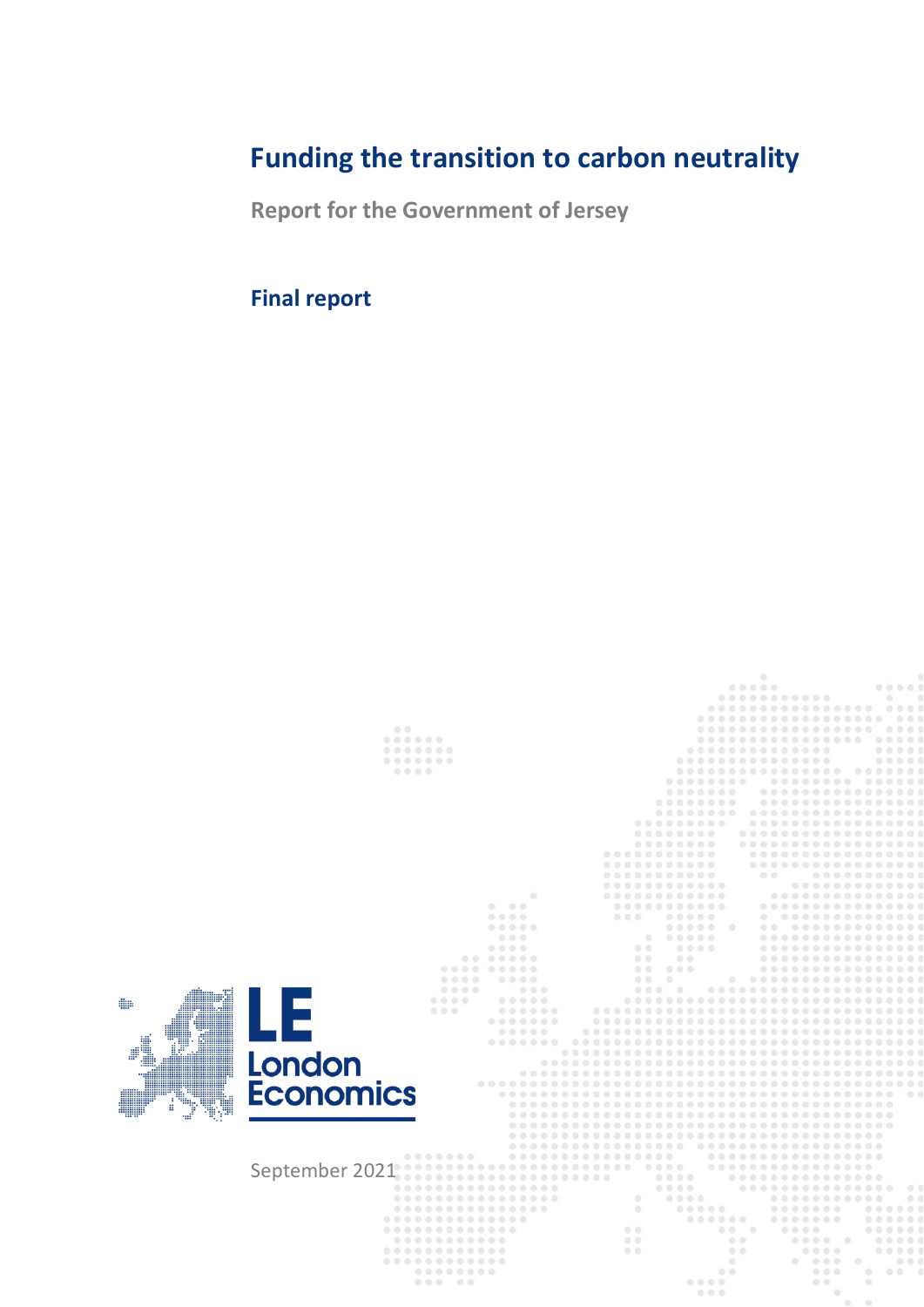## **About London Economics**

London Economics is one of Europe's leading specialist economics and policy consultancies. Based in London and with offices and associate offices in five other European capitals, we advise an international client base throughout Europe and beyond on economic and financial analysis, litigation support, policy development and evaluation, business strategy, and regulatory and competition policy.

Our consultants are highly-qualified economists who apply a wide range of analytical tools to tackle complex problems across the business and policy spheres. Our approach combines the use of economic theory and sophisticated quantitative methods, including the latest insights from behavioural economics, with practical know-how ranging from commonly used market research tools to advanced experimental methods at the frontier of applied social science.

We are committed to providing customer service to world-class standards and take pride in our clients' success. For more information, please visit www.londoneconomics.co.uk.

**Head Office:** Somerset House, New Wing, Strand, London, WC2R 1LA, United Kingdom.

| w: londoneconomics.co.uk | e: info@londoneconomics.co.uk | $\cdot$ : @LondonEconomics |
|--------------------------|-------------------------------|----------------------------|
| t: +44 (0)20 3701 7700   | f: +44 (0)20 3701 7701        |                            |

## **Acknowledgements**

We would like to acknowledge the useful guidance and feedback provided by Fiona Glover, Dr Louise Magris, Steve Skelton, Greg Boyd, Aaron Girardi, Phil Ashley and James Silverston at the Government of Jersey.

## **Authors**

**Siôn Jones** Partner

**Laura Koch** Associate Director

**Tiffany Head** Economic Analyst



Wherever possible London Economics uses paper sourced from sustainably managed forests using production processes that meet the EU Ecolabel requirements.

Copyright © 2016 London Economics. Except for the quotation of short passages for the purposes of criticism or review, no part of this document may be reproduced without permission.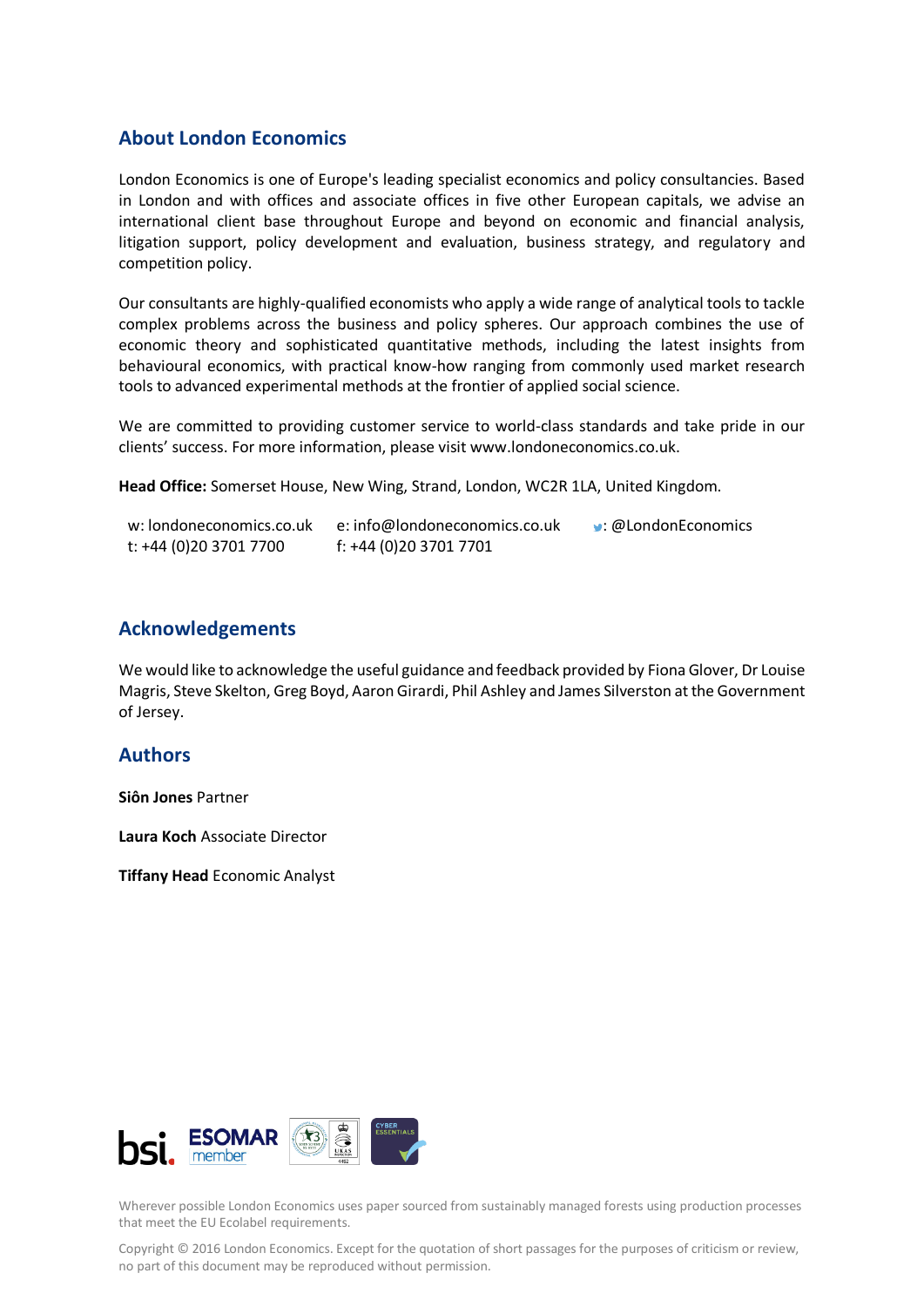# **Table of Contents** Page

| Introduction   |                                                                       |   |
|----------------|-----------------------------------------------------------------------|---|
|                | 1 A typology of government funding options                            |   |
| 2 <sup>2</sup> | Examples of innovative funding mechanisms used in other jurisdictions | 6 |
|                | Index of Tables, Figures and Boxes                                    |   |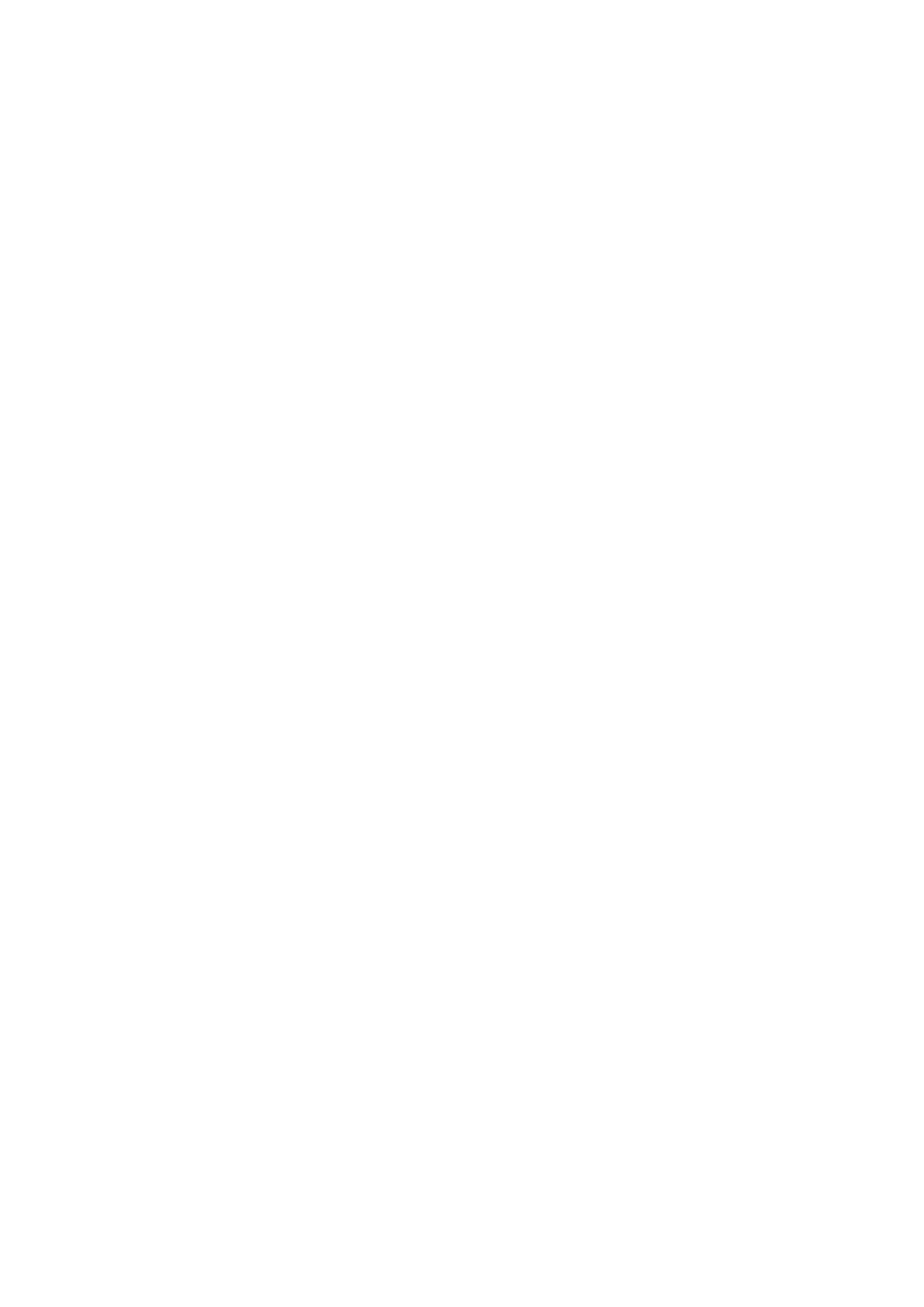## <span id="page-4-0"></span>**Introduction**

This high-level report seeks to support the Jersey Government's ongoing work on its carbon neutrality policy .

**Section 1** provides a typology covering the main avenues that Governments have open to them for funding expenditure.

**Section 2** provides more detailed descriptions of some of the more innovative funding options that Governments in other jurisdictions have used in order to help meet the challenges of decarbonisation.

The report is **descriptive only** and does not include any analysis of the viability for Jersey of any of the options or provide any recommendations.

The research is based on **information gathered through internet searches of publicly available information** and does not include any stakeholder interviews. The research was undertaken over a very short period of time in late July/Early August 2021.

## <span id="page-4-1"></span>**1 A typology of government funding options**

Figure 1 provides an overview and typology of the revenue-raising options that are available to Government in general. In the remainder of this section, we discuss each of those funding mechanisms in turn.

| <b>Taxation &amp; charges</b>        | <b>Monetising assets</b>                     |
|--------------------------------------|----------------------------------------------|
| <b>General taxation</b>              | Privatisation                                |
| <b>Hypothecated taxes</b>            | Equity issuance of government-owned entities |
| User fees and charges                | <b>Reserves</b>                              |
| <b>Borrowing</b>                     | 'Printing' money                             |
| Issuing general bonds                | <b>Encouraging private investment</b>        |
| Investment-specific bonds            | Guarantees and government insurance          |
| Savings schemes                      | <b>Subsidised loans</b>                      |
| International financial institutions | Grants                                       |
| Commercial bank loans                | Match-funding                                |
| <b>Performance improvement</b>       | Public-private finance                       |
| <b>Public services</b>               | Crowd- & community-based funding             |
| <b>Commercialised services</b>       | Regulations and standards                    |
|                                      | Carbon offset markets                        |

#### <span id="page-4-2"></span>**Figure 1 Funding options typology**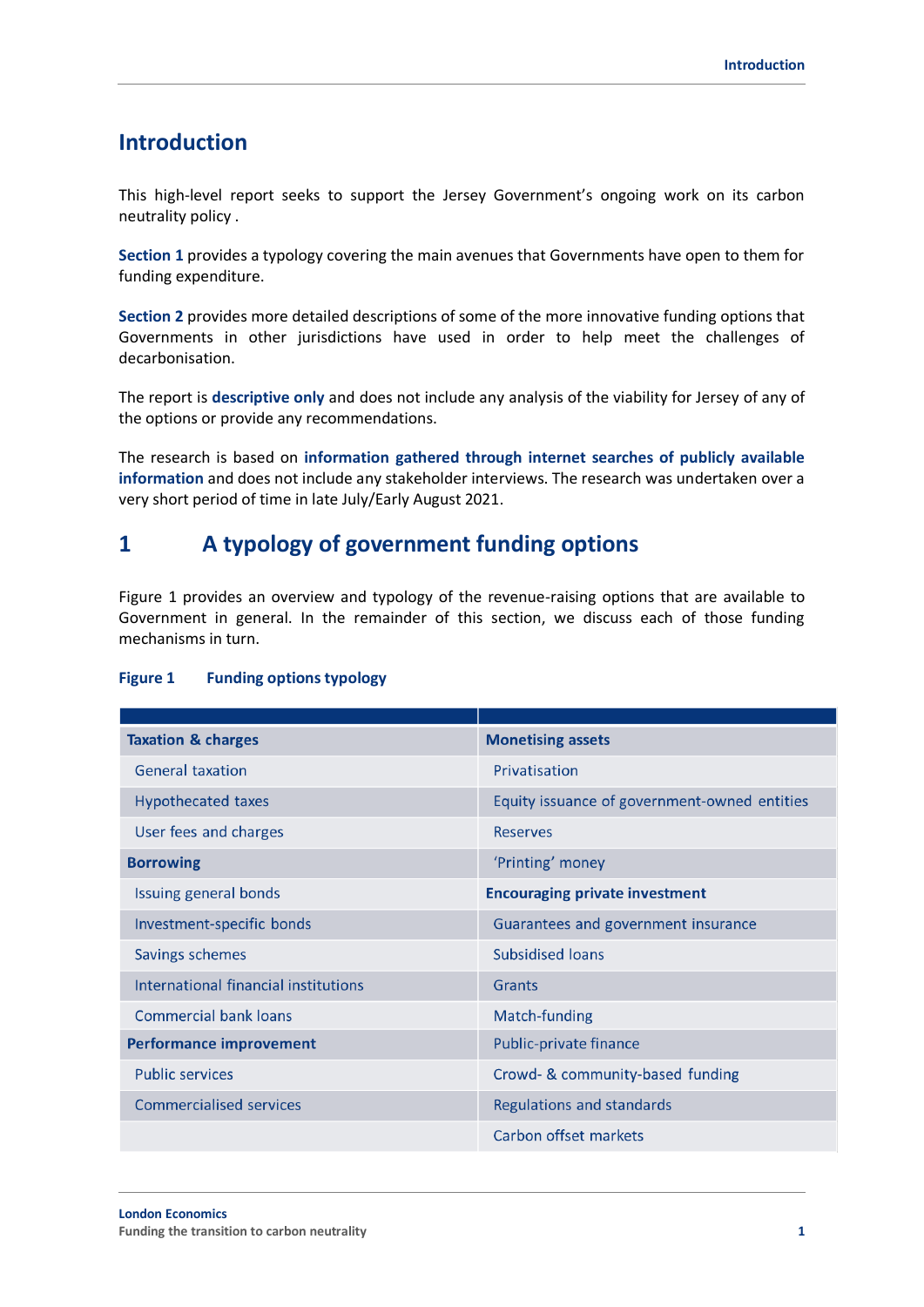*Source: London Economics*

## **1.1 Taxation and charges**

Governments impose a range of taxes on their citizens. The main objectives for taxes are varied, but are generally for **revenue-raising,** income or wealth **redistribution** and **behavioural change.**

Individual taxes can have multiple objectives and **general tax revenues** are generally not earmarked for specific expenditures – they contribute to the Government's **overall revenue.** The largest sources of general tax revenue in Jersey are the income tax (personal tax and company tax) followed by the Goods and services tax (GST) and Impôts (excise duty).

Certain **environmental taxes** fall under this general tax income category. While those types of environmental taxes are thought to provide a valuable lever for governments to achieve environmental objectives to the extent that they are expected to lead to a behavioural change, funds obtained through those taxes are not directly ring-fenced to be spent on environmental projects. An example of such a non-earmarked environmental tax that is the **Air Passenger Duty** charged on passenger flights from UK airports. The **carbon fees and dividends regime** discussed in the subsequent Section are also not designed to fund specific environmental projects.

For other taxes, revenue is earmarked for specific expenditure items – this is known as **hypothecation.**

An example of such a hypothecated environmental tax is the **fuel duty in Jersey.** Currently, any above RPI increase in the fuel duty is earmarked to fund the **Climate Emergency Fund,** which in turn funds environmental projects. Contributions to the **long-term care fund** in Jersey could be viewed as a hypothecated tax as well.

Hypothecation can make new taxes **more palatable to citizens if they can see that revenues from the tax are going to be spent on something specific** that they value.

In **traditional public finance theory,** however, the use of a general tax, raised based on the principle of *ability-to-pay*, is favoured over the use of hypothecated taxes. Opponents of hypothecation argue that **social welfare is maximised, and resources are allocated most efficiently** if the level of public spending is **determined by the policy decisions** of the government, rather than being dictated by the amount of revenue raised by a specific hypothecated tax. Moreover, hypothecation is often said to **reduce the flexibility of the fiscal system** and to make it more difficult for governments to react to changes in the economy<sup>1</sup>.

In line with this more traditional view, Jersey's Fiscal Policy Panel recommends that **'the use of hypothecation only be introduced where the revenue and spending are likely to be justifiably related, and that any new important areas of investment should not be constrained by the ability to find a new method of funding'.**

1

[https://www.gov.je/SiteCollectionDocuments/Government%20and%20administration/20191007%20Fiscal%20Policy%20Panel%20201](https://www.gov.je/SiteCollectionDocuments/Government%20and%20administration/20191007%20Fiscal%20Policy%20Panel%202019%20Annual%20Report.pdf) [9%20Annual%20Report.pdf](https://www.gov.je/SiteCollectionDocuments/Government%20and%20administration/20191007%20Fiscal%20Policy%20Panel%202019%20Annual%20Report.pdf)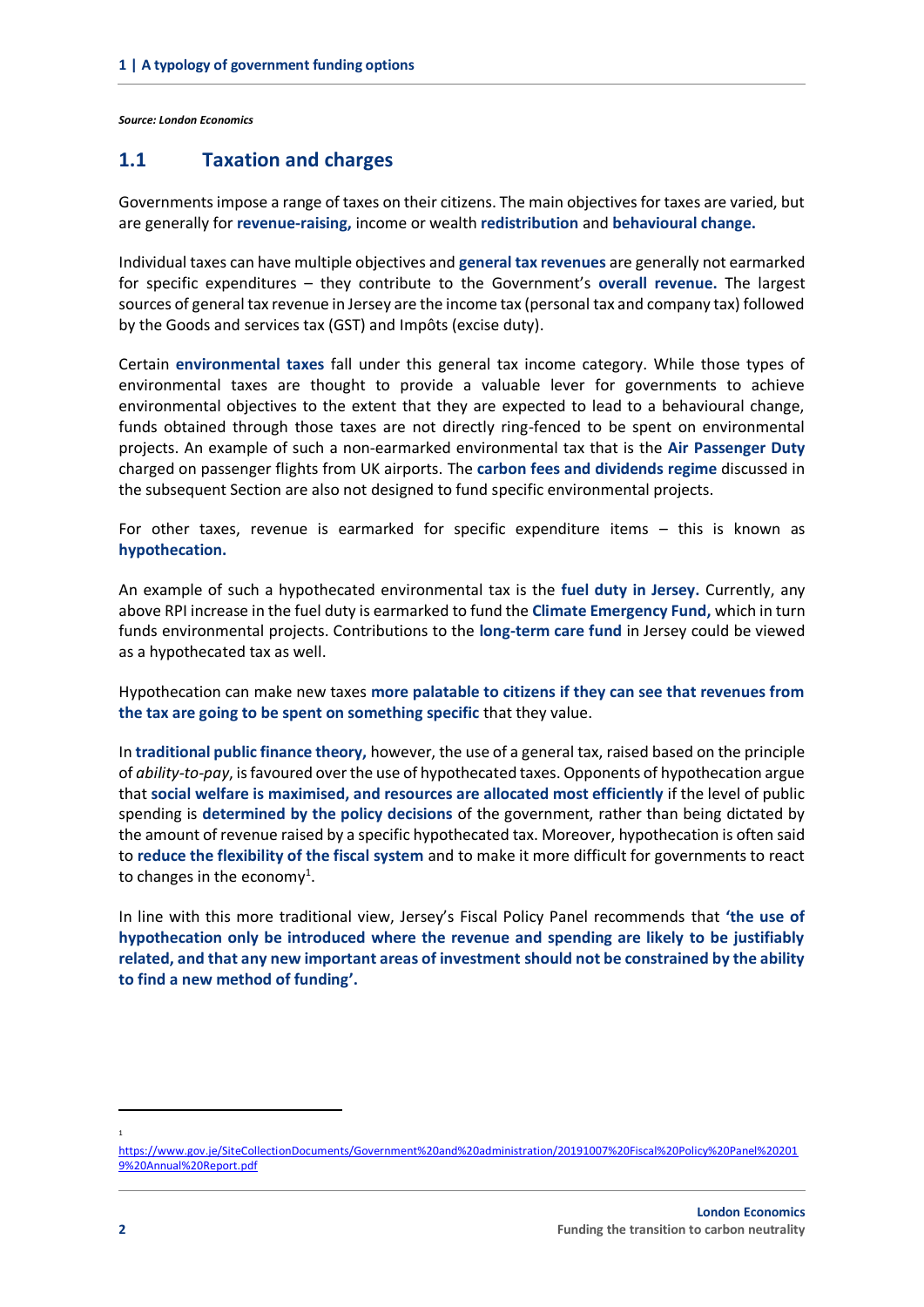In addition to taxes, Governments **charge** users for the provision of some services or the **use of certain public infrastructure,** e.g., payment for the use of publicly owned sports facilities or congestion charges. Again, it is common for certain charges to be designed to achieve environmental objectives. Those charges can again contribute to the Government's overall revenue or be earmarked. For example, net revenue from the **Congestion Charge in London** must be spent on further improvements to transport across London.

Sometimes, the government also uses regulation to charge users for the use of products or services provided by private sector entities. For example, large retailers in England are required by law to charge 5p for all single use **plastic carrier bags** and to donate all proceeds to good causes, particularly environmental causes.

### **1.2 Borrowing**

Another way for Governments to raise funds is through borrowing. All borrowed funds ultimately need to be repaid – for the Government of Jersey these repayments would be funded through either increased taxes or reduced spending.

Governments most commonly borrow funds from the financial markets by issuing bonds. Generally, the funds raised from bonds are not earmarked for specific expenditures **(general bonds),** though this has sometimes been the case e.g., 'war bonds'. In the next section, we moreover discuss some innovative examples of such **investment-specific** 'green bonds' issued in other jurisdictions.

Governments also borrow funds directly from householders through **savings schemes,** such as 'National Savings' in the UK. These funds are not usually earmarked for specific spend, but the UK National Savings scheme is currently planning to launch a Green Bond where funds would be earmarked for environmental schemes.

In addition to raising funds in financial markets, Governments are sometimes able to borrow directly from **international financial institutions.** This can be for general public deficit support (e.g., from the IMF) or be project specific (e.g., from the development banks such as the World Bank, Asian Development Bank, European Bank for Reconstruction and Development etc). The European Investment Bank (EIB) in particular have played a key role in financing the transition towards greener energy in several projects in recent years; however, being an EU institution, the EIB is not likely to be a viable funding source in the Jersey context.

Finally, governments can borrow funds from **commercial banks.** To support households and the economy during and after the pandemic, Jersey's Minister for Treasury and Resources signed a Ministerial Decision to enter into a Revolving Credit Facility (RCF) for a maximum of £500 million. The RCF is being provided by a consortium of five local banks (Barclays, Butterfield, HSBC, Lloyds and RBS International). While borrowing from private sector banks is sometimes considered to be more expensive and more restrictive than using instruments which are only available to the public sector<sup>2</sup>, borrowing costs depends on how much and how often governments are borrowing .

<sup>2</sup> [https://www.local.gov.uk/financing-green-ambitions-full-report](https://www.local.gov.uk/financing-green-ambitions-full-report+&cd=2&hl=en&ct=clnk&gl=uk)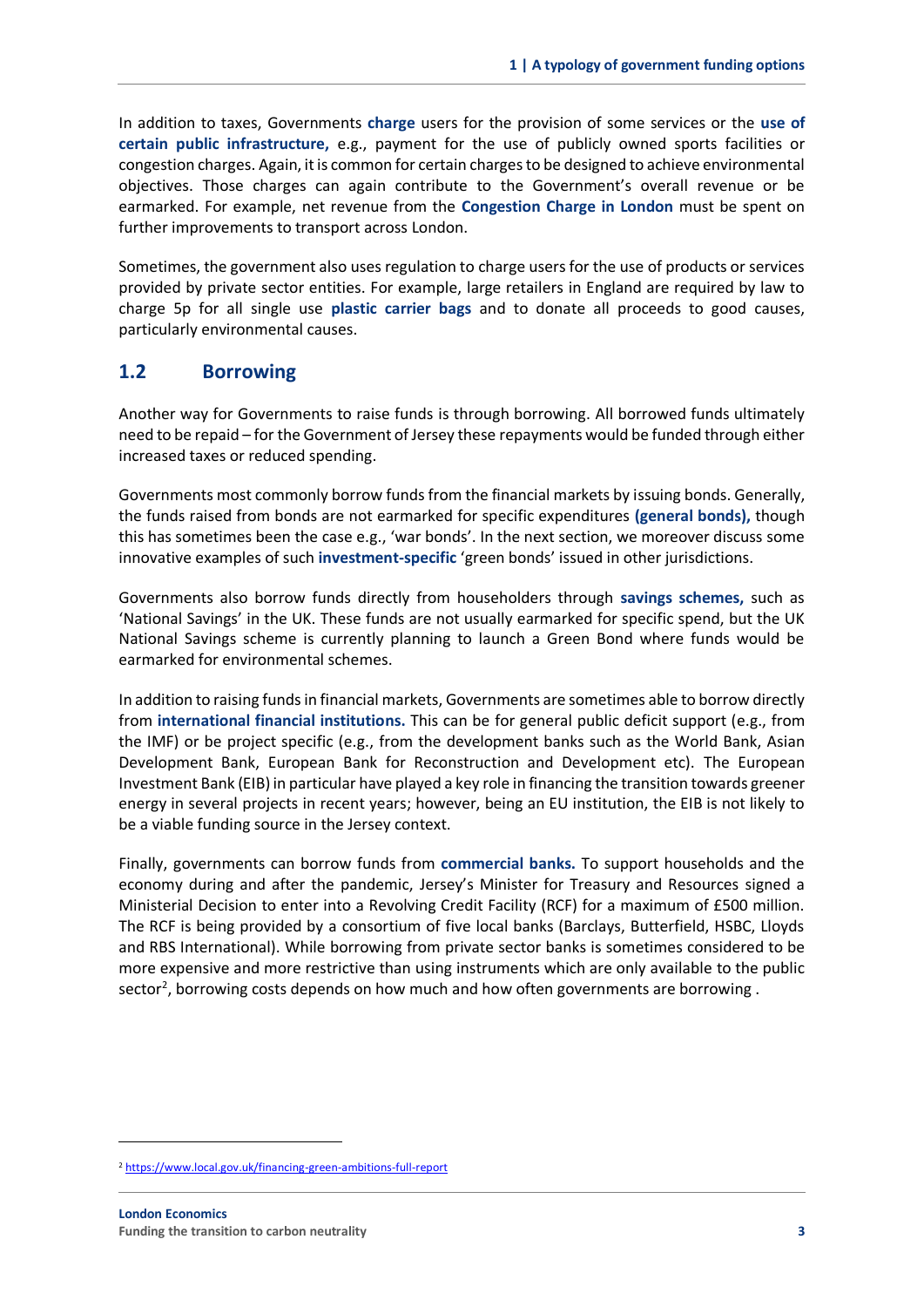## **1.3 Improving performance and re-prioritising government spending**

Another way for the government to obtain funding is to improve its service delivery. Put differently, by increasing the efficiency and effectiveness through which the government provides its **public services,** funds from other sources can be retained for spending on issues including decarbonisation.

Similarly, a **re-prioritisation of spending on existing public services** can be one way of increasing funds available for decarbonisation programmes.

For **commercialised services** that are publicly owned (e.g., Post Office and Ordnance Survey in the UK), there is moreover scope to raise additional revenues through changes in prices and the range of services on offer, in addition to the potential for improving performance through cost savings.

## **1.4 Monetising assets**

The **sale of state-owned assets**to the private sector is another mechanism for raising funds, though is only available to the extent that the State has positively valued assets to sell that the private sector is willing to purchase.

Governments have the option to **fully privatise** their assets or raise a potentially small percentage of capital through equity issuance of state-owned enterprises.

Drawing down of the state's **financial reserves** is another alternative way of monetising assets.

Finally, governments are able to **create new money** – often this is known as 'printing' money, but in reality, it is now generally created electronically. As a practical policy option, this is only available to governments who, unlike Jersey, have their own independent free-floating currency.

## **1.5 Encouraging private investment**

Another way for governments to tap into funds to finance decarbonisation policies is to **'crowd-in' private funds.**

Government assistance targeted at drawing in private funds can take many forms, and includes **guarantees and insurance** provided to protect the private investors from certain low-probability but high-impact risks (e.g., guarantees for providing temporary liquidity or infusing additional equity in the event of cost overruns); **subsidised loans** whereby the government covers part of the interest owed by private investors; or **one-off grants** to fund early stage, high-risk activities e.g., R&D.

Another method for the government to kickstart private investment is **match-funding,** e.g., the government invites bids for carbon schemes and for the selected schemes agrees to pay half (or some other %) of the costs. This type of match-funding is used by European Commission structural funds.

There are furthermore a range of mechanisms for **combining public and private finance** and risk bearing in relation to public services and assets. For example, they might involve giving private companies a right to receive payment from others who are using a publicly owned asset (e.g., a tolled road) in exchange for the private company paying for or towards construction of the asset. The M6 toll road is one of many examples of this approach in the UK.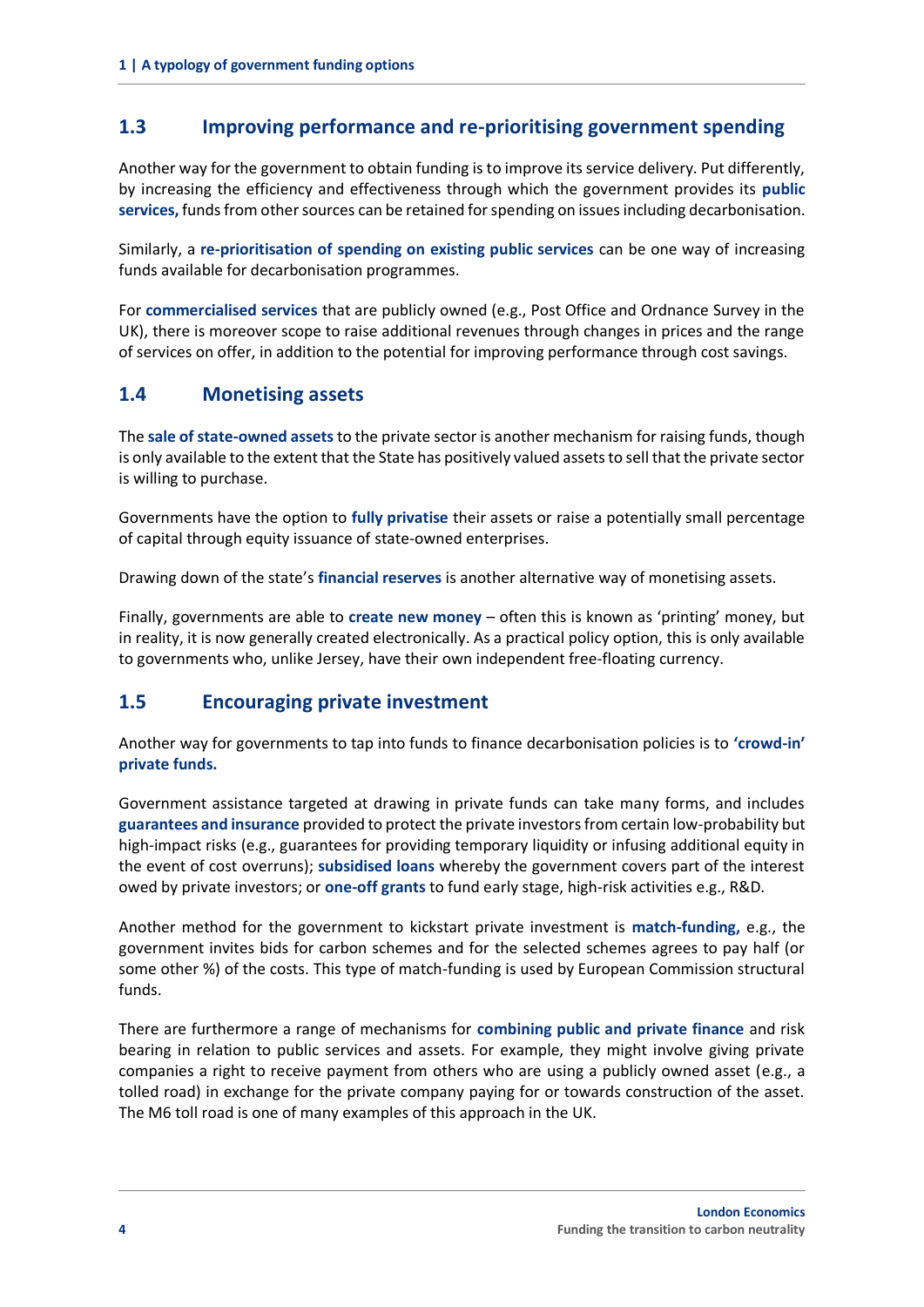Whereas the examples above mostly describe approaches to incentivise individual corporate or private investors to fund a particular project, the government can moreover take advantage of the appetite for funding environmental causes of the wider public by making use of **community-funding schemes and crowdfunding platforms.** 

Finally, the government can make private funding available for decarbonisation projects through **regulation and standards.** For example, regulation can be used as a means to reduce the risks for private sector investors (see the Thames Tunnel Tideway project described in Section [2.3.1\)](#page-16-0). Similarly, **mandatory carbon offset schemes and markets** (compliance schemes) are essentially a way of making private companies or individuals invest into carbon-offsetting projects.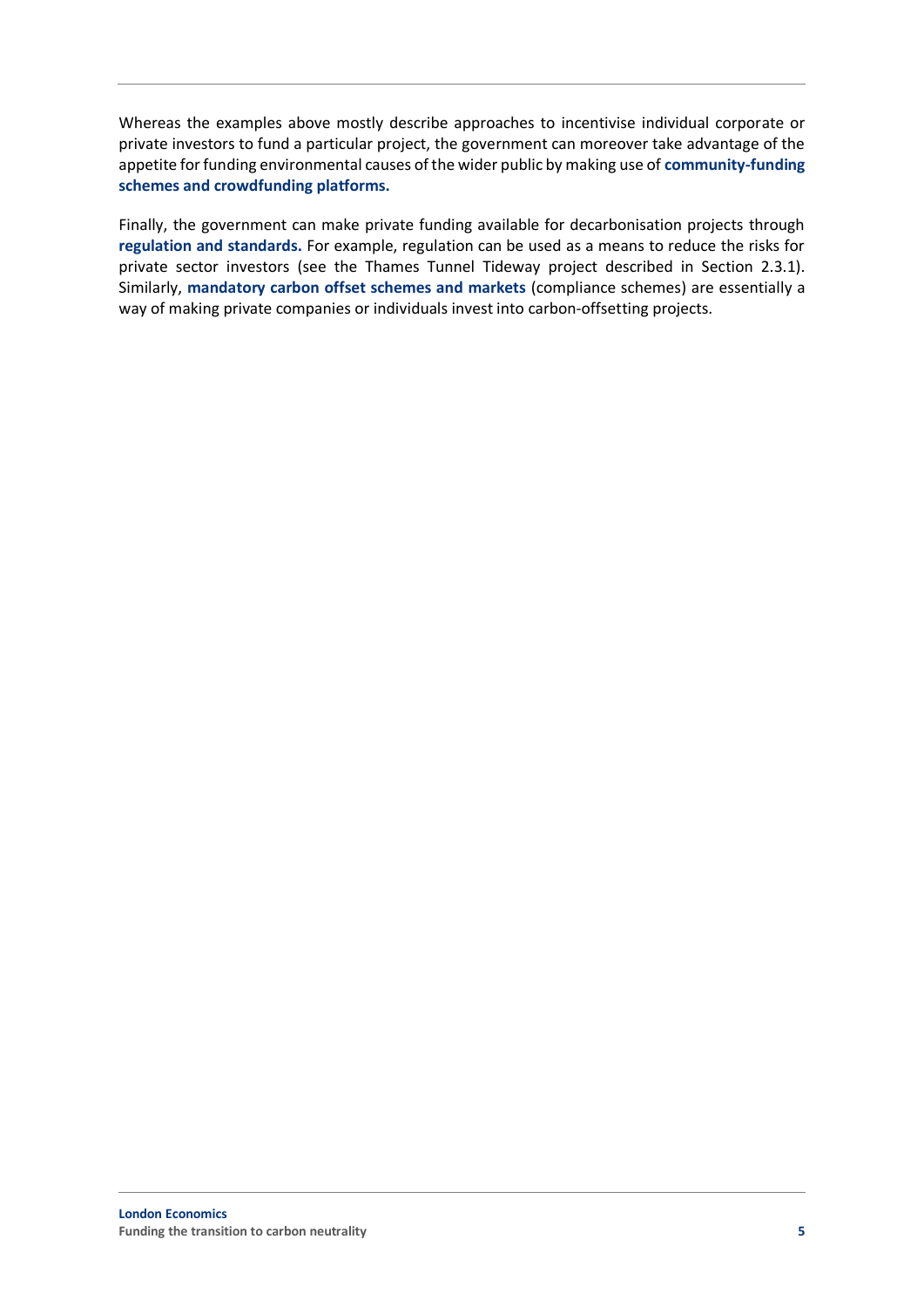## <span id="page-9-0"></span>**2 Examples of innovative funding mechanisms used in other jurisdictions**

This report section provides examples of innovative funding options that are being used or investigated by governments in other jurisdictions to finance and/or achieve behavioural objectives for their decarbonisation policies.

## **2.1 Innovative taxation and charging mechanisms**

#### **2.1.1 Carbon taxes and carbon fees and dividend schemes**

#### **Carbon taxes**

A carbon tax is a **fee imposed on the burning of carbon-based fuels (coal, oil, and gas).** The carbon tax is levied upstream on the fuel at extractions or when it is imported. Suppliers are then free to pass along the tax downstream to consumers.

One of the reasons for the continued use of fossil fuels is that they remain one of the cheapest sources of energy, due their high energy density and the infrastructure that has developed around them. However, the **current price of fossil fuels do not account for their true cost to society<sup>3</sup>** because the negative environmental externalities are not priced in. The idea of carbon taxes is to increase the price of carbon paid by firms and individuals so that the carbon cost is more reflective of the true societal cost.

As of 2019, carbon prices have been **implemented or scheduled in 30 jurisdictions.** South Africa became the first county in Africa to price carbon, and Singapore the first Asian county to introduce a carbon tax<sup>4</sup>. Sweden levies the highest carbon tax rate at the equivalent of \$137 per tonne of carbon emissions, followed by Switzerland and Lichtenstein (\$101) and Finland (\$73). The lowest rates are set in the Ukraine (\$0.30) and Estonia (\$2.36)<sup>5</sup>. In 2019, \$45 billion was raised in carbon pricing revenues, with over half going into environmental and development projects.

The **scope of carbon taxes varies substantially** by country. Spain, for example, only applies a carbon tax to fluorinated gases which make up only 3% of total greenhouse gas emissions, whereas Norway covers over 60%<sup>6</sup>. Proposals on carbon adjustments in Europe have also started to emerge more frequently. There is a concern that differences in carbon pricing policies will cause movement of production and emissions to jurisdictions with less stringent carbon policies, this is referred to as **carbon leakage<sup>7</sup> .** To reduce carbon leakage, a border adjustment has a been proposed which levies an import fee on products from countries that do not price carbon, to prevent firms avoiding higher

<sup>3</sup> https://citizensclimatelobby.uk/climate-income/policy-makers/carbon-fee-dividend/

<sup>4</sup> https://openknowledge.worldbank.org/bitstream/handle/10986/33809/9781464815867.pdf?sequence=4&isAllowed=y

<sup>5</sup> https://taxfoundation.org/carbon-taxes-in-europe-2021/

<sup>6</sup> https://taxfoundation.org/carbon-taxes-in-europe-2021/

<sup>7</sup> https://openknowledge.worldbank.org/bitstream/handle/10986/33809/9781464815867.pdf?sequence=4&isAllowed=y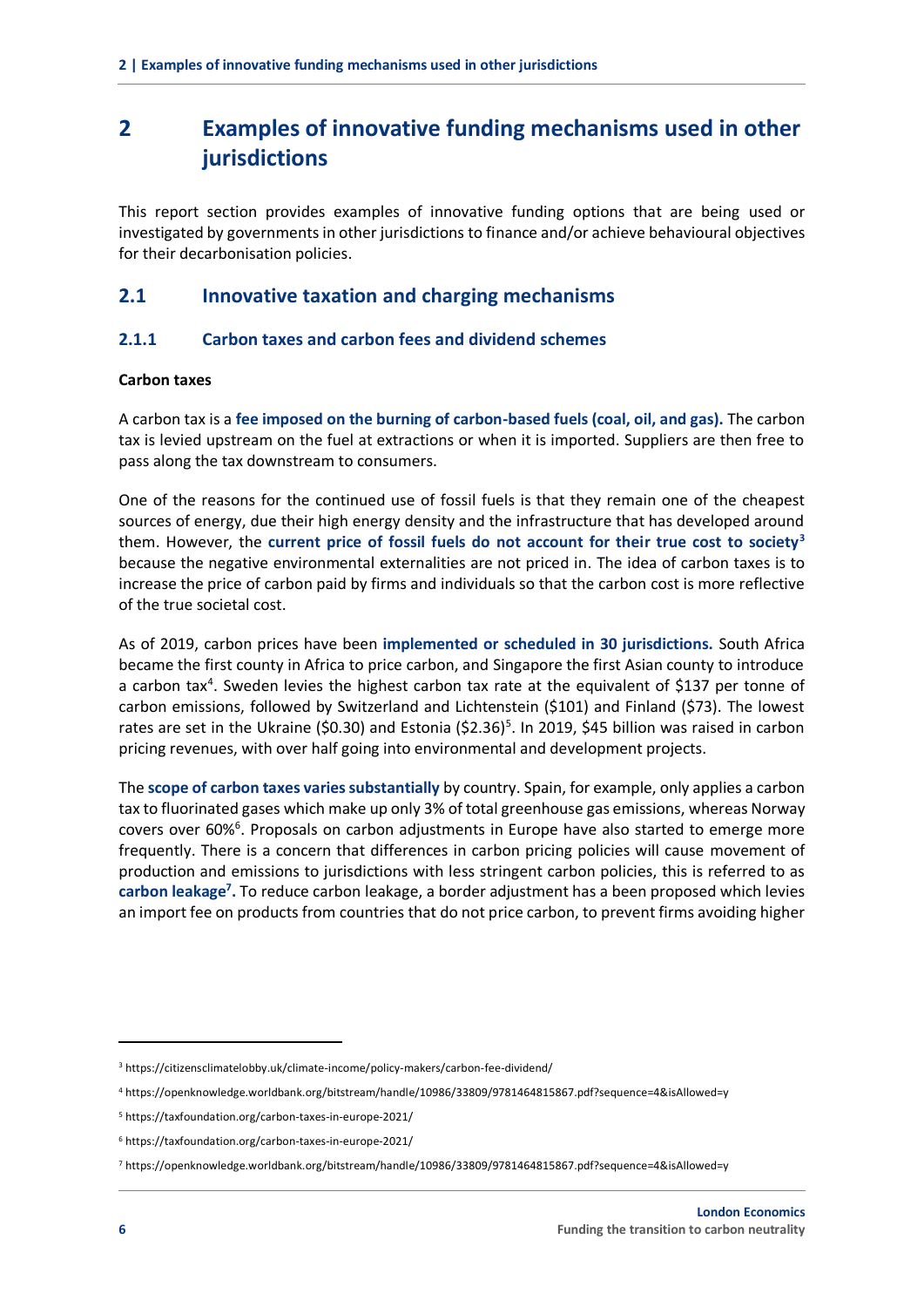costs by relocating to countries without a carbon tax<sup>8</sup>. While border adjustment has been discussed frequently, it is yet to be implemented.

A carbon tax is considered to be a **cost-effective** measure to reduce emissions, according to economists and climate scientists<sup>9</sup>. As the carbon content of all fossil fuels is precisely known, a carbon tax can obey these exact proportions, which makes it a **simple tax to both document and measure<sup>10</sup> .**

Imposing a price on carbon also **signals to investors** that low-carbon investments are valuable today and will be even more valuable in the future $11$ . Economists suggested that a robust and gradually increasing carbon tax on the sale of fossil fuels could therefore have **beneficial impacts on the scale of technological innovation and the development of infrastructure** as well as accelerating the diffusion of carbon-efficient goods and services<sup>12</sup>.

However, carbon taxes are considered to have a regressive distributional impact to the extent that they affect low-income households, for which energy bills represent a higher share of the overall household income, disproportionately<sup>13</sup>.

#### **Carbon fees and dividends**

In some jurisdictions, the **collected carbon taxes are re-distributed to citizens** in the form of equal lump-sum rebates<sup>14</sup>. The combination of carbon fees and re-distribution mechanisms, often referred to as **'carbon fee and dividend' schemes,** seeks to ensure fairness and maximise political viability. Redistribution of revenues moreover bears the advantage, compared to the standard carbon tax, that it **counteracts a potential regressive distribution of cost<sup>15</sup> .** The injection of income from these dividends into the economy can go on to increase aggregate demand, create jobs and spur further innovation.

An economic impact assessment in 2014 of the potential implementation of a **'carbon fee and dividend'** scheme in the US concluded that there would be **substantial benefits to both sustainability and the economy<sup>16</sup> .** The authors suggested that these benefits could be realised by a carbon fee of \$10 per tonne of carbon dioxide which increased linearly at \$10 per year, and 100% of the proceeds would be refunded to US households on a monthly basis. Their study predicted that,

<sup>8</sup> Condon, Madison (2013). "Border Carbon Adjustment and International Trade: A Literature Review". OECD Trade and Environment Working Papers.

<sup>9</sup> https://www.econstatement.org/

<sup>10</sup> https://www.carbontax.org/whats-a-carbon-tax/

<sup>11</sup> https://openknowledge.worldbank.org/bitstream/handle/10986/33809/9781464815867.pdf?sequence=4&isAllowed=y

<sup>12</sup> https://www.econstatement.org/

<sup>13</sup> Landis, F. (2019) Cost distribution and equity of climate policy in Switzerland, Swiss Journal of Economics and Statistics, 155(11)

<sup>14</sup> https://www.econstatement.org/

<sup>&</sup>lt;sup>15</sup> Landis, F. (2019) Cost distribution and equity of climate policy in Switzerland, Swiss Journal of Economics and Statistics, 155(11)

<sup>16</sup> https://11bup83sxdss1xze1i3lpol4-wpengine.netdna-ssl.com/wp-content/uploads/2018/05/The-Economic-Climate-Fiscal-Power-and-Demographic-Impact-of-a-National-Fee-and-Dividend-Carbon-Tax-5.25.18.pdf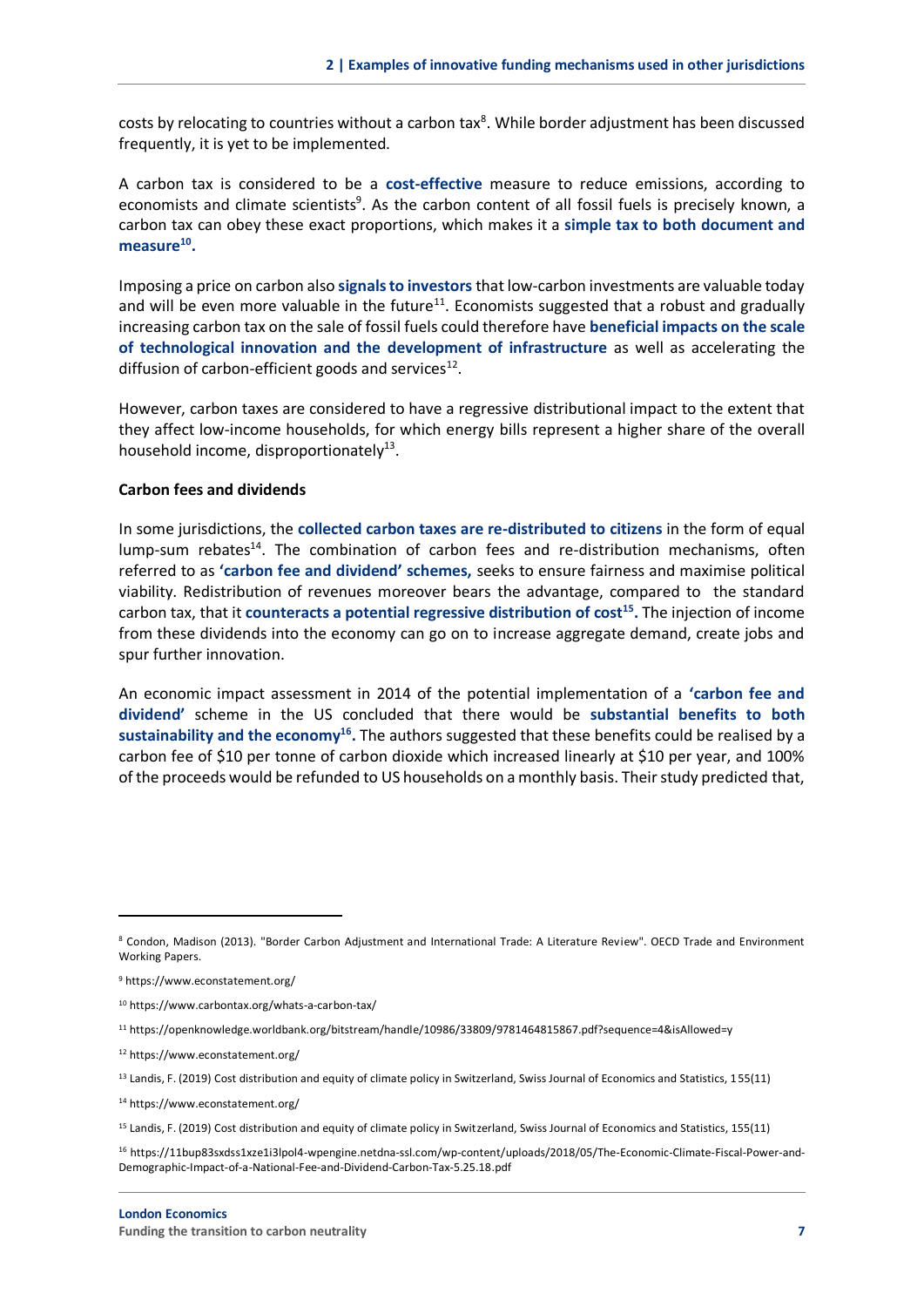under this scheme, 2.1 million jobs would be created, carbon emissions would reduce by 33%, and 13,000 premature deaths would be saved due to better air quality $17$ .

Two examples for such schemes are provided in the Boxes below. The carbon fee and dividend scheme is also politically supported in the US<sup>1819</sup>, the European Union<sup>20</sup> and Australia<sup>21</sup>, but not yet implemented.

#### <span id="page-11-0"></span>**Box 1 Case study: Carbon fees and dividends in Canada**

Canada was the first country to adopt a carbon fee and dividend scheme in January 2019<sup>22</sup>. The federal government set minimum pricing standards on the system; the minimum price starts at \$40 per tonne of carbon dioxide which is planned to reach \$170 per tonne by 2030. Provinces and territories can set their own tax rates that either meet or exceed this standard. If a province sets a rate below the standard, the federal government applies a "backstop" that applies the minimum price through federal taxes.

The Government of Canada uses **90% of fuel charge proceeds to support families through payments delivered through annual tax returns,** whereby the majority receive more money than they paid in carbon taxes<sup>23</sup>. For people that live in rural or smaller areas and thus lack the accessibility to clean transportation, they receive an additional 10% top-up on their payments<sup>24</sup>.

#### <span id="page-11-1"></span>**Box 2 Case study: Carbon fee and dividends in Switzerland**

Switzerland also has a carbon fee and dividend scheme in place, with one of the **highest carbon tax**  rates of the world at around \$105 per tonne of carbon dioxide<sup>25</sup>. Two-thirds of the carbon revenues are redistributed back to consumers<sup>26</sup>. The remaining third is used to finance energy efficiency and renewable energy programmes<sup>27</sup>.

<sup>25</sup>https://www.swissinfo.ch/eng/new-european-co2-tax-law-to-have-limited-impact-on-swisscompanies/46778960#:~:text=The%20goal%20of%20the%20Swiss,the%20highest%20in%20the%20world.

<sup>26</sup> https://www.zurich.com/en/knowledge/topics/climate-change/why-carbon-pricing-will-help-to-reduce-emissions

<sup>27</sup> Yuschenko, A. & Patel, M. (2017) How carbon tax could contribute to greater CO2 and electricity savings in Switzerland, Institute for Environmental Sciences and Forel Institute

<sup>17</sup> https://11bup83sxdss1xze1i3lpol4-wpengine.netdna-ssl.com/wp-content/uploads/2018/05/The-Economic-Climate-Fiscal-Power-and-Demographic-Impact-of-a-National-Fee-and-Dividend-Carbon-Tax-5.25.18.pdf

<sup>18</sup> https://citizensclimatelobby.org/price-on-carbon/

<sup>19</sup> https://www.coons.senate.gov/news/press-releases/sens-coons-and-feinstein-rep-panetta-introduce-bill-to-price-carbon-pollutioninvest-in-infrastructure-randd-and-working-families

<sup>20</sup> https://europa.eu/citizens-initiative/initiatives/details/2019/000006\_en

<sup>&</sup>lt;sup>21</sup> Snell, Stuart (2019). "New Carbon Dividend Proposal Gets Community Support". Available at: https://newsroom.unsw.edu.au/news/business-law/new-carbon-dividend-proposal-gets-community-support

<sup>22</sup> https://citizensclimatelobby.uk/news/2018/10/canada-to-be-first-country-with-carbon-fee-and-dividend/

<sup>&</sup>lt;sup>23</sup> https://www.canada.ca/en/environment-climate-change/services/climate-change/pricing-pollution-how-it-will-work/putting-priceon-carbon-pollution.html

<sup>24</sup> https://www.canada.ca/en/environment-climate-change/services/climate-change/pricing-pollution-how-it-will-work/putting-priceon-carbon-pollution.html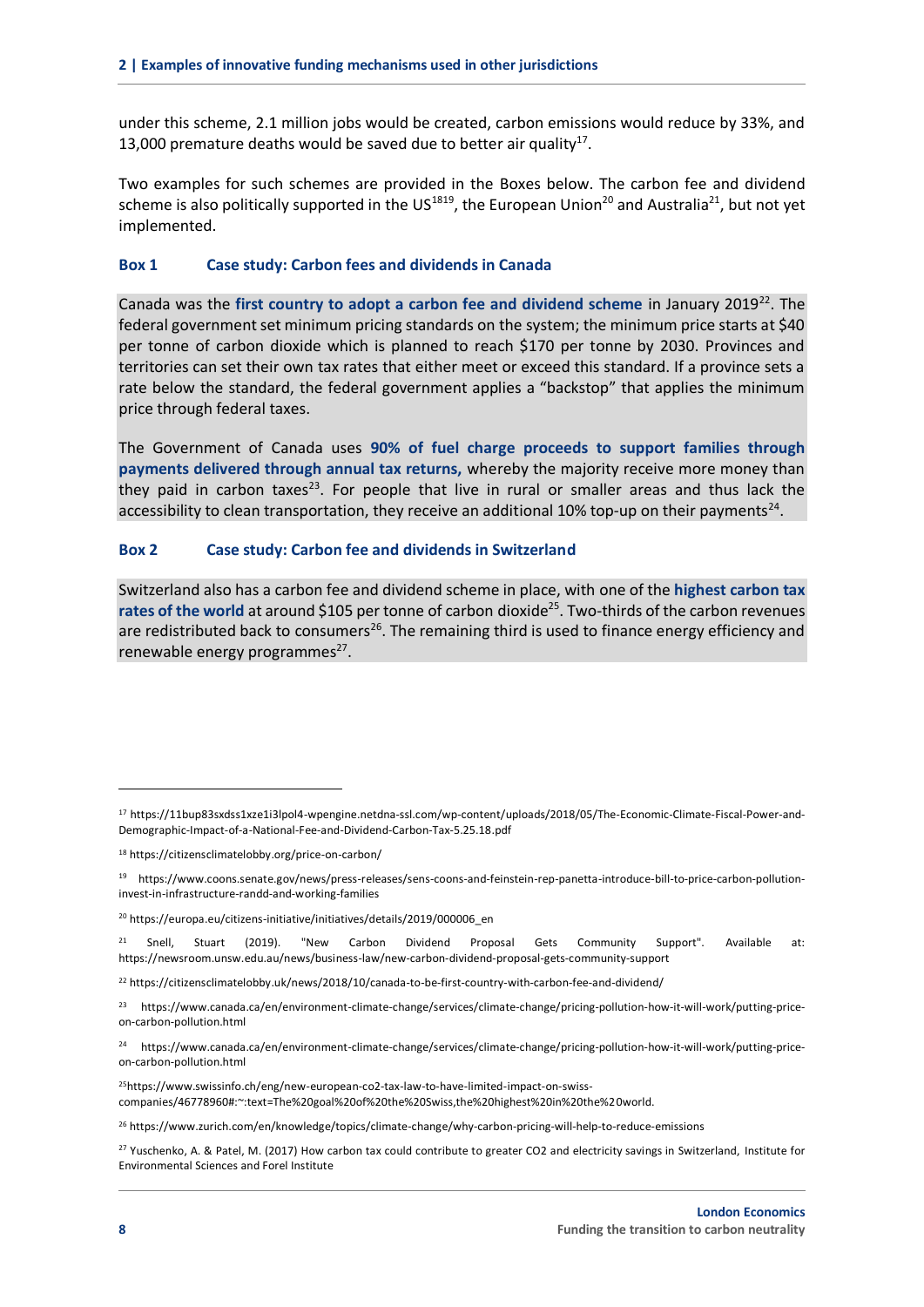#### **2.1.2 Land value capture**

Land value capture (LVC) refers to a set of mechanisms used to **monetise, in part or in full, the increase in land values** that arises in the catchment area of public infrastructure projects or due to other government actions such as changes in land use rules and regulations.

LVC is a way for the government to recover the cost of infrastructure projects<sup>28</sup>, including public transport infrastructure projects which help advance the decarbonisation agenda. It is rooted in the notion that the benefits to **private land- and building-owners arising from public investments** in infrastructure should be re-distributed to the public. For example, landowners with good access to a new railway station are likely to see an uplift in the market value of their land, and the idea of LVC is to recover part of this value increase to recover the railway station costs.

There are several implementation mechanisms and instruments for capturing the value of land, the most commonly used being **taxes and fees.** In particular, tax increment financing (TIF) is an instrument which consists of using the future flow of property tax increases generated by a public intervention to finance its costs. Fees include betterment levies or building rights charges which are charges on real estate property owners who benefit from infrastructure improvements<sup>29</sup>. Sometimes, public benefits are recovered through alternative means such as **land leasing** obligations or regulations mandating **inclusionary housing<sup>30</sup> .**

LVC is beneficial in its potential to **raise revenue to finance, in part, public infrastructure projects** that generate positive externalities for landowners. However, LVC requires **strong technical and managerial capabilities,** and successful implementation requires a **thorough understanding** of the maturity of land markets, land use regulations, investment policies, and local circumstances<sup>31</sup>. Moreover, there tends to be a **time lag between generation and revenue capture<sup>32</sup> .**

LVC is being used in jurisdictions internationally to **finance public transport infrastructure in cities internationally.** 

In the UK, '**planning gain'** seeks to capture uplift in the value of land which is generated through the granting of planning permission. The box below provides a case study example from a public transport project in London.

Another successful model of LVC has been developed in **Hong Kong** through the **Mass Transit's Railway.** Similarly, the **Golden Coast Light Rail in Queensland** is partially funded by through taxes on property owners along the route.

<sup>28</sup> https://www.lincolninst.edu/sites/default/files/pubfiles/implementing-value-capture-in-latin-america-full\_1.pdf

<sup>29</sup> https://publications.iadb.org/publications/english/document/The-Potential-of-Land-Value-Capture-for-Financing-Urban-Projects-Methodological-Considerations-and-Case-Studies.pdf

<sup>30</sup> <https://www.oecd.org/cfe/cities/Flyer-Land-Value-Capture.pdf>

<sup>31</sup> <https://www.oecd.org/cfe/cities/Flyer-Land-Value-Capture.pdf>

<sup>32</sup> https://publications.iadb.org/publications/english/document/The-Potential-of-Land-Value-Capture-for-Financing-Urban-Projects-Methodological-Considerations-and-Case-Studies.pdf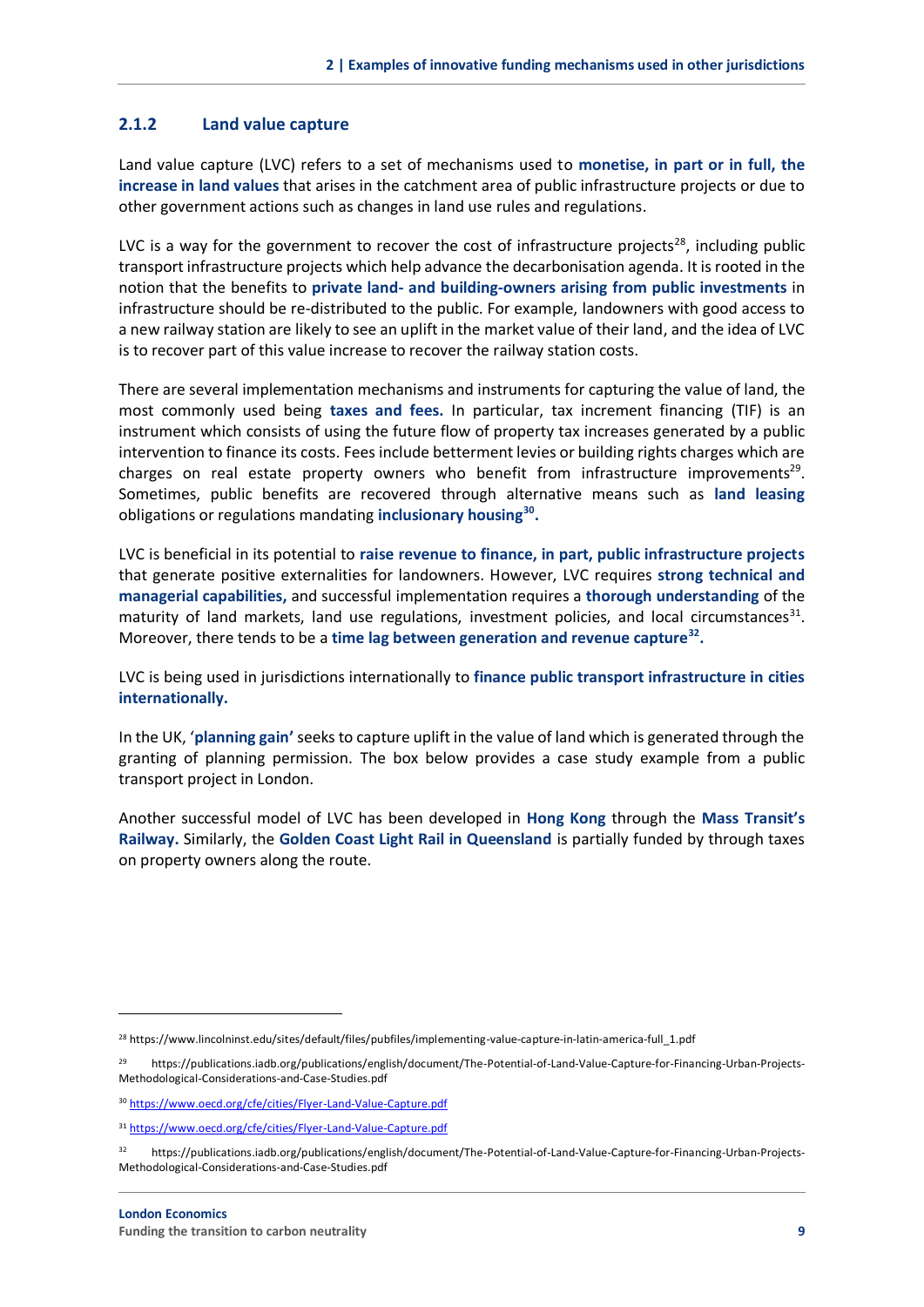A final example includes the **municipality of Cali** in the **State of Valle del Cauca in Colombia,** which is exploring the feasibility of LVC to support a commuter-light rail project to improve the quality of public transport across the city and beyond<sup>33</sup>.

#### <span id="page-13-0"></span>**Box 3 Case study: LVC to part-finance London's Crossrail project<sup>34</sup>**

**London's Crossrail project is a good example of successful value capture.** The project, which was announced in 2007, leveraged £6 billion of a total estimated project cost of £15.9b2 from LVC mechanisms including **higher rates, levies on new developments, sales of surplus land and direct contributions from key beneficiaries** including Heathrow Airport and Canary Wharf Group.

#### **2.2 Innovative borrowing mechanisms**

Green Bonds are **any type of bond instrument** where the proceeds or an equivalent amount will be exclusively applied to finance or re-finance, in part or in full, new and existing **projects which deliver environmental benefits and a more sustainable economy<sup>35</sup> .** This includes renewable energy, energy efficiency, pollution prevention and control, and environmentally sustainable management of living natural resources and land use<sup>36, 37</sup>.

The key **difference between green bonds and generic bonds** is that the funds generated from selling green bonds are specifically earmarked for environmental projects<sup>38, 39</sup>. As such, green bonds fall under the category of **investment-specific bonds** discussed in the previous Chapter.

#### **2.2.1 Sovereign and municipal green bonds**

Green bonds can be issued by **government entities at either the national or municipal level**.

**Sovereign green bonds** are debt securities issued by national governments<sup>40</sup>. Poland was the first country to issue a green sovereign bond in 2016. Since then, multiple countries across the globe have issued green sovereign bonds, including **Belgium, Chile, Fiji, France, Germany, Hungary, Hong Kong, Indonesia, Ireland, Korea, Lithuania, Nigeria, the Netherlands, the Seychelles and Sweden41.** The **UK** is planning on issuing its **first green gilt in September 2021** (see [Box 4\)](#page-14-0).

**Municipal green bonds** are used by sub-national government entities to borrow money for local green infrastructure projects<sup>42</sup>. The State of California, for example, has issued over \$5bn of

- <sup>35</sup>https://www.icmagroup.org/assets/documents/Sustainable-finance/2021-updates/Green-Bond-Principles-June-2021-140621.pdf
- <sup>36</sup> https://www.icmagroup.org/assets/documents/Sustainable-finance/2021-updates/Green-Bond-Principles-June-2021-140621.pdf
- <sup>37</sup> https://www.pwc.co.uk/services/sustainability-climate-change/insights/green-bonds.html

<sup>33</sup> <https://www.pwc.com/gx/en/industries/assets/pwc-increasing-private-sector-investment-into-sustainable-city-infrastructure.pdf>

<sup>34</sup> <https://www.frontier-economics.com.au/documents/2020/04/value-in-value-capture.pdf/>

<sup>38</sup> https://econreview.berkeley.edu/are-green-bonds-as-good-as-they-sound/

<sup>39</sup> https://www.aberdeenstandard.com/en/insights-thinking-aloud/article-page/green-gilts

<sup>40</sup> https://www.bmogam.com/gb-en/institutional/news-and-insights/uk-sovereign-green-bonds-the-investor-perspective/

<sup>41</sup> <https://www.oecd.org/coronavirus/en/data-insights/growing-momentum-for-sovereign-green-bonds>

<sup>42</sup> https://www.aldersgategroup.org.uk/asset/1009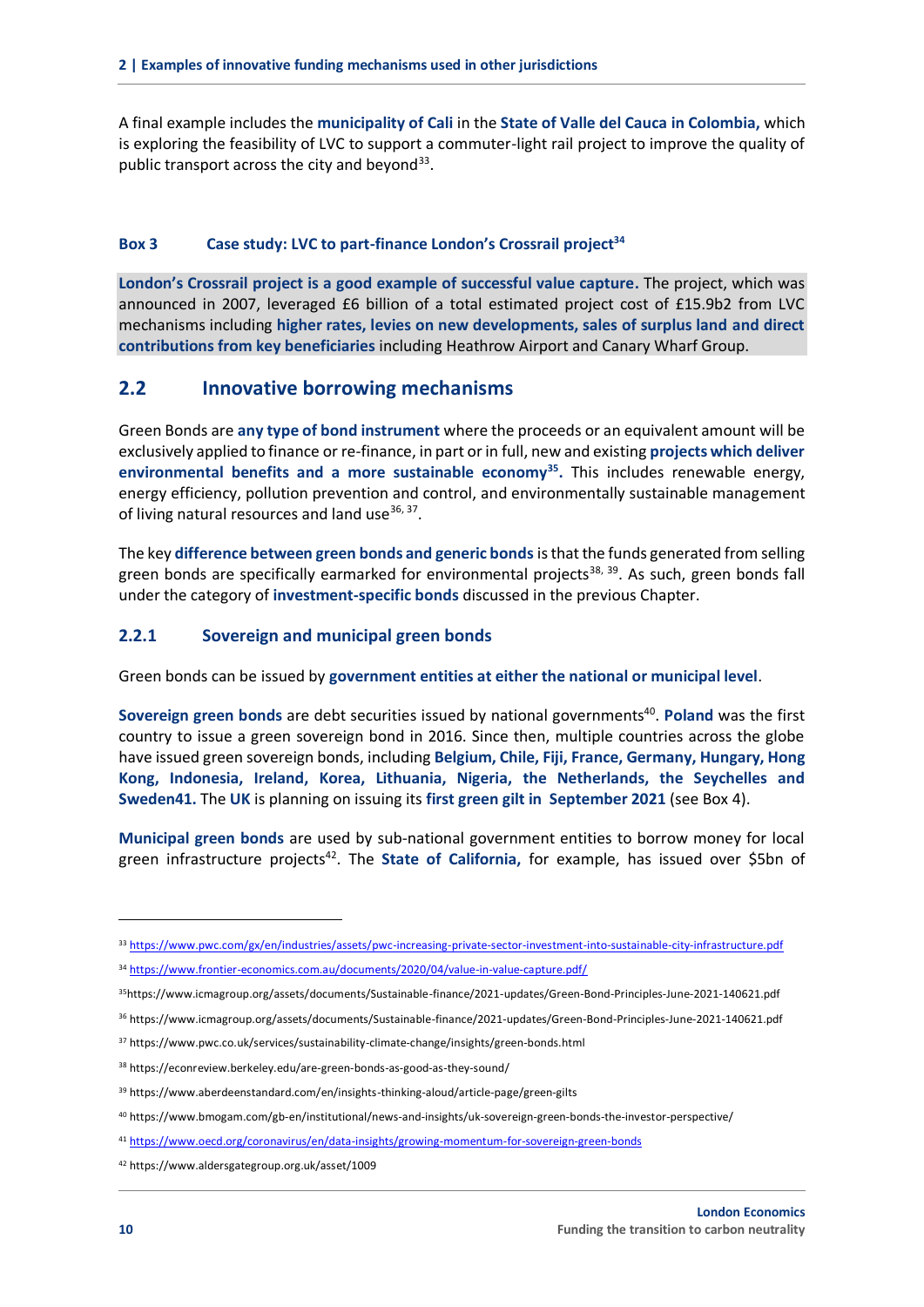municipal green bonds, including a \$500m bond from the San Francisco Public Utilities Commission for clean water projects. In the **UK, local authorities (LAs)** also have the power to issue municipal bonds, and a small number of LAs have launched green municipal bonds in the last two years (see Box 8).

Green bonds can also be issued by other public sector agents such as **public utilities** or other government-owned entities. For example, a **package of green bonds has been issued in the water sector in the UK.** The first public utility to do so was Anglian Water which issued a £250m green bond in July 2017. Proceeds from the bond will finance or refinance new and existing green projects in water-preservation and supply schemes. Tideway issued a green bond in 2018 which amounted to £450m, which will form part of the financing for the construction of the Thames Tideway Tunnel.

#### <span id="page-14-0"></span>**Box 4 Case study: UK Green gilts<sup>43</sup>**

In the UK Budget, it was announced that the Government will issue its **first sovereign green gilt** in summer 2021, with a further issuance later in 2021 as the UK looks to build out a 'green curve'. Green gilt issuance will total a **minimum of £15 billion for the financial year.** 

Eligible Green expenditures can include government expenditures in the form of direct or indirect investment expenditures, subsidies, or tax foregone and selected operational expenditures<sup>44</sup>. Some examples of eligible green expenditures using funds from green gilts issuance include:

**Clean transportation:** Low and zero emission mobility or R&D for low and zero emission transportation technologies. For example, projects such as the UK Government's planned decarbonisation of the bus fleet by rolling out zero-emission buses.

**Renewable energy:** Support developing of renewables such as wind, solar and hydrogen, support for renewable heat use, or R&D for commercial viability of renewables. The Renewable Heat Incentive Scheme, which helps UK households, businesses and other organisations to offset the cost of installing and running renewable heat technologies, is one such example.

**Energy efficiency:** Support schemes for energy efficiency programmes. A pertinent example is the Public Sector Decarbonisation Scheme, which provides grants to fund heat decarbonisation.

The main advantage of borrowing via a green bond, rather than a generic bond, is the **opportunity for governments to join a bond market that is gathering momentum** and is predicted to continue it its upward trajectory.

The **sustainable bond market,** which includes all ESG (Environmental, Social and Governance) focused bonds and as such bonds that are earmarked to finance *either environmental or social* projects, **has grown considerably** in recent years. Issuances of sustainable bonds reached **record**  highs in 2020 with \$491 billion issued<sup>45</sup>. Experts from Moody estimate that this will increase to \$650

44

 $43$ 

https://assets.publishing.service.gov.uk/government/uploads/system/uploads/attachment\_data/file/1002578/20210630\_UK\_Govern ment\_Green\_Financing\_Framework.pdf

https://assets.publishing.service.gov.uk/government/uploads/system/uploads/attachment\_data/file/1002578/20210630\_UK\_Govern ment\_Green\_Financing\_Framework.pdf

<sup>45</sup> https://www.environmental-finance.com/content/the-green-bond-hub/trends-in-sustainable-bonds-issuance-and-a-look-ahead-to-2021.html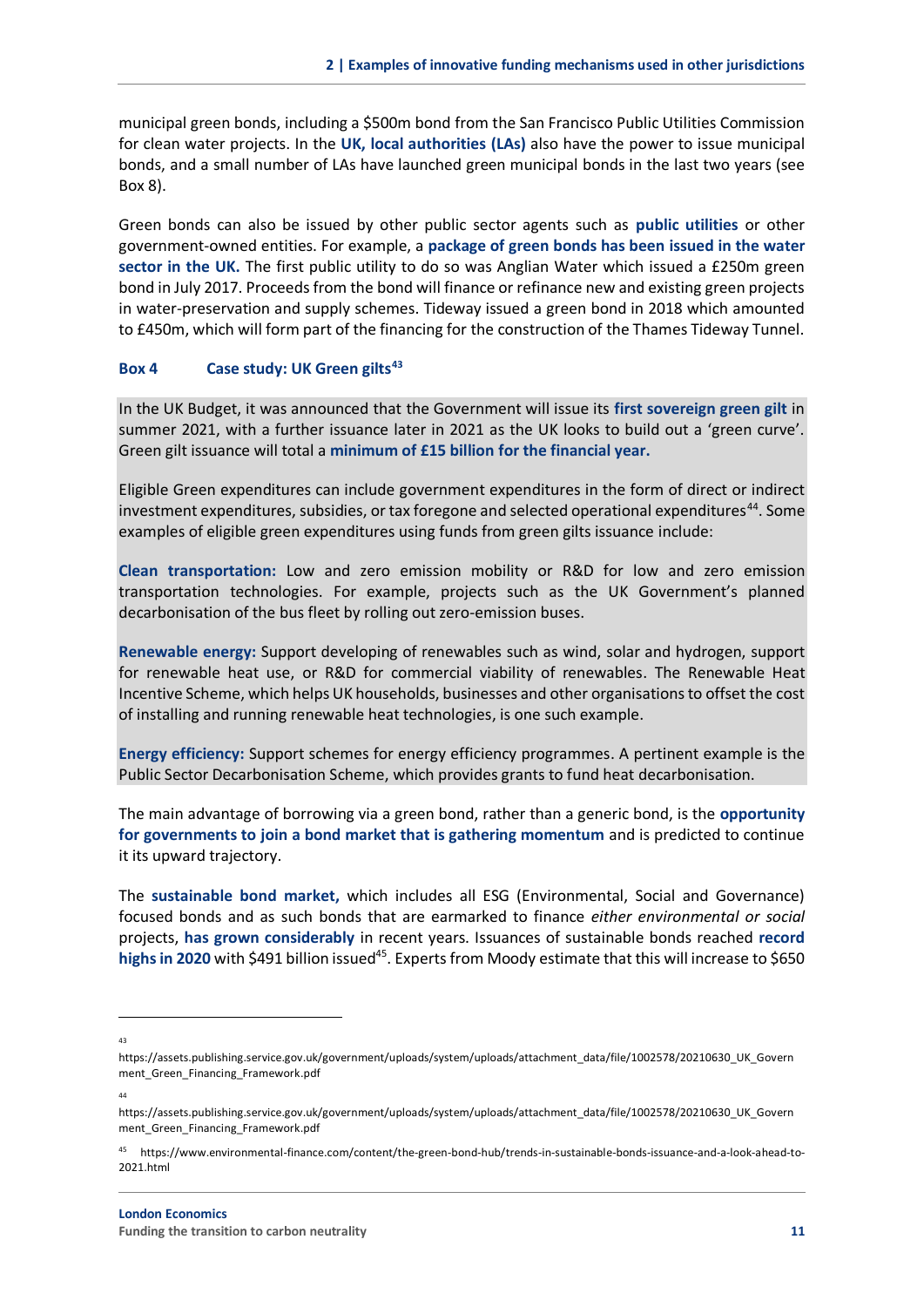billion in 2021, a 32% increase over last year. Green bonds typically make up a large proportion of sustainable (ESG) bonds, for example, 85% and 80% of total sustainable bond issuance was achieved through green bonds in 2018 and 2019, respectively<sup>46</sup>. It is also precited that over 50% of the expected ESG issuance in 2021 will be comprised of green bonds<sup>47</sup>.

The growth in the sustainable bonds market is a direct response to the **increase in investor demand in ESG investment products;** a trend which is expected to have been further catalysed by the COVID-19 pandemic<sup>48</sup>. As such, issuing a green rather than generic bonds not only gives the issuing entities **access to large pools of capital,** but also to capital that is provided at **lower costs of borrowing** given the high investor demand.

An additional advantage of green over generic bonds is that issuing green bonds can have an **important demonstration effect** both across the financial system and also within government. This means that sovereign bonds (along with issuance from other public bodies) can further help channel private savings to priorities that have previously been undersupplied by the market<sup>49</sup>.

A potential challenge of issuing a green bond is that the **administrative cost of issuing green bonds is higher than the cost of generic bonds, in part** due to the requirement of a higher level of due diligence<sup>50</sup>. This cost may be particularly high in the issuing of a first green bond<sup>51</sup>. Research from GRESB found that most private issuers found that there was a significant learning curve associated with their first green bond issue<sup>52</sup>, as initiating a green bond requires the upfront research and internal conversations about use of proceeds, accounting and auditing, and impact reporting.

Related to this, an entity wishing to issue a green needs a **large enough borrowing requirement for**  specifically green projects to support the administrative fees and other costs involved<sup>53</sup>. Those limitations help explain why municipal green bonds remain relatively scarce, even in jurisdictions where local governments are given the authority to issue municipal bonds (e.g., UK).

The **Jersey States Assembly is currently giving consideration to the issuance of ESG bonds** in the context of obtaining funding for the Jersey hospital. The underlying business case confirms that the advantages and challenges associated with issuing ESG bonds discussed in this section are also highly relevant in the Jersey context, and concludes that the suitability of a social bond would need to balance the advantage of lower borrowing costs and higher investor demand with the total cost of establishing and operating the likely enhanced reporting requirements and the impact of potential debt covenants<sup>54</sup>.

<sup>46</sup> 1[\] https://www.environmental-finance.com/assets/files/research/sustainable-bonds-insight-2021.pdf](https://www.environmental-finance.com/assets/files/research/sustainable-bonds-insight-2021.pdf)

<sup>47</sup> https://www.environmental-finance.com/content/the-green-bond-hub/trends-in-sustainable-bonds-issuance-and-a-look-ahead-to-2021.html

<sup>48</sup> https://www.ftadviser.com/investments/2020/12/04/meeting-the-demand-for-esg/

<sup>49</sup>https://www.lse.ac.uk/GranthamInstitute/wp-content/uploads/2019/09/Grantham-Research-Institute-response-to-inquiry-ondecarbonisation-of-the-UK-economy-and-green-finance.pdf

<sup>50</sup> https://www.intuition.com/green-bonds-are-growing-fast-but-there-arechallenges/#:~:text=The%20process%20of%20demonstrating%20their,to%20issue%20than%20traditional%20bonds.&text=Instead%2C %20green%20bonds%20typically%20trade,as%20an%20issuer's%20traditional%20bonds.

<sup>51</sup> https://gresb.com/green-bonds-costs-and-benefits-issuance-and-investment/

<sup>52</sup> https://gresb.com/green-bonds-costs-and-benefits-issuance-and-investment/

<sup>53</sup> https://www.local.gov.uk/financing-green-ambitions-full-report

<sup>54</sup> [https://statesassembly.gov.je/assemblypropositions/2021/p.80-2021%20\(re-issue\).pdf](https://statesassembly.gov.je/assemblypropositions/2021/p.80-2021%20(re-issue).pdf)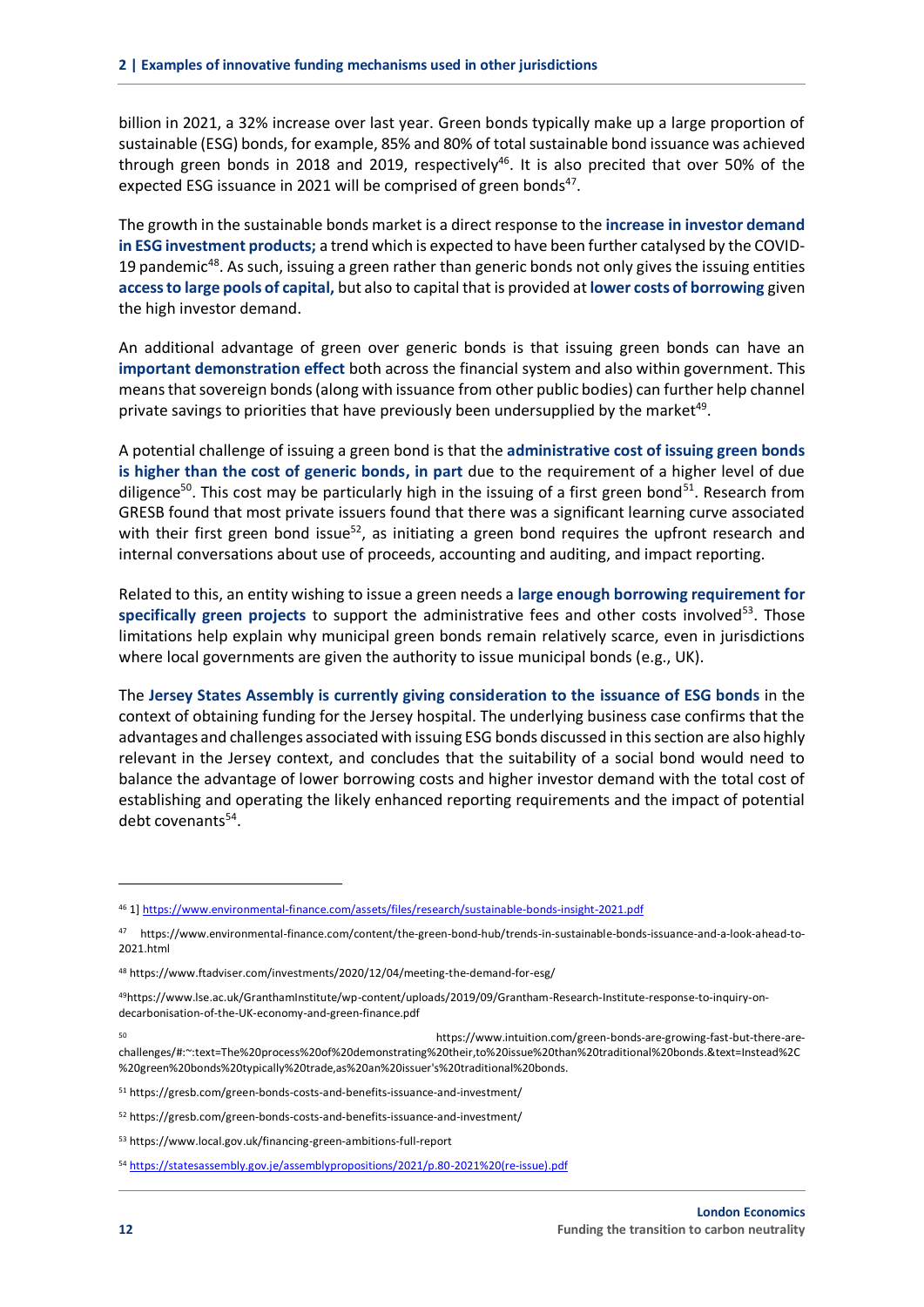#### **2.2.2 Green savings bonds**

The UK government has announced that it will launch the **world's first green retail savings product,** the Green Savings Bond, via National Savings and Investment (NS&I) in 2021. The green savings bonds will be sold in the form of three-year fixed bonds with interest being paid annually<sup>55</sup>.

The money invested in green savings bonds will go to HM Treasury and be held in a general account, from which funds will be allocated to chosen green projects within two years<sup>56</sup>. The Government will use the money that UK savers put into these bonds for **financing green infrastructure projects** such as building offshore wind farms and financing the transition to electric vehicles.

The bonds are operated by National Savings and Investment and therefore carry **zero risk to UK savers.** In particular, payments are not reliant on the success of the funded green infrastructure projects.

### **2.3 Innovative ways of encouraging private investment**

While public budgets have traditionally been the most important source of green infrastructure financing<sup>57</sup> , **large-scale private investment will be needed** to bridge the infrastructure investment gap to support the transition to a green economy<sup>5859</sup>. **Catalysing and mobilising private finance** and investment in support of green growth<sup>60</sup> is therefore an important mechanism for governments to fund their decarbonisation agendas.

Encouraging private investment can involve either **direct use of public funds(through e.g., kickstart funding provided by targeted funds or match-funding schemes)** or the **backing of a project** with public funds (through **guarantees and insurance)**. Moreover, a wider pool of private investors can be mobilised through use or support of **third-party crowdfunding platforms or voluntary or compliance carbon offsetting schemes.** Some specific mechanisms that have been used by governments to encourage private investment in other jurisdictions are discussed in the following sub-sections.

#### <span id="page-16-0"></span>**2.3.1 Guarantees, insurance and other forms of de-risking**

One reason for the current investment gap is that **certain green projects may carry significant risks.**  For this reason, governments may need to deploy risk mitigating solutions to mobilise private investment into these projects<sup>61</sup>. Public de-risking strengthens the financial viability of projects by

58https://www.oecd-ilibrary.org/docserver/357c027e-

en.pdf?expires=1626276315&id=id&accname=guest&checksum=FE47F0F8DB9F2876C8383E9A14B311AF

61https://www.oecd-ilibrary.org/docserver/357c027een.pdf?expires=1626276315&id=id&accname=guest&checksum=FE47F0F8DB9F2876C8383E9A14B311AF

<sup>55</sup> https://www.moneysavingexpert.com/savings/green-savings-bond/

<sup>56</sup> https://www.nsandi.com/green-saving

<sup>57</sup> OECD (2020) Green Infrastructure in the Decade for Delivery: Assessing Institutional Investment, Green Finance and Investment, OECD Publishing, Paris, https://dx.doi.org/10.1787/f51f9256-en.

<sup>59</sup>[https://openknowledge.worldbank.org/bitstream/handle/10986/35203/Enabling-Private-Investment-in-Climate-Adaptation-and-](https://openknowledge.worldbank.org/bitstream/handle/10986/35203/Enabling-Private-Investment-in-Climate-Adaptation-and-Resilience-Current-Status-Barriers-to-Investment-and-Blueprint-for-Action.pdf?sequence=5)[Resilience-Current-Status-Barriers-to-Investment-and-Blueprint-for-Action.pdf?sequence=5.](https://openknowledge.worldbank.org/bitstream/handle/10986/35203/Enabling-Private-Investment-in-Climate-Adaptation-and-Resilience-Current-Status-Barriers-to-Investment-and-Blueprint-for-Action.pdf?sequence=5) 

<sup>60</sup> OECD (2020) Green Infrastructure in the Decade for Delivery: Assessing Institutional Investment, Green Finance and Investment, OECD Publishing, Paris, https://dx.doi.org/10.1787/f51f9256-en.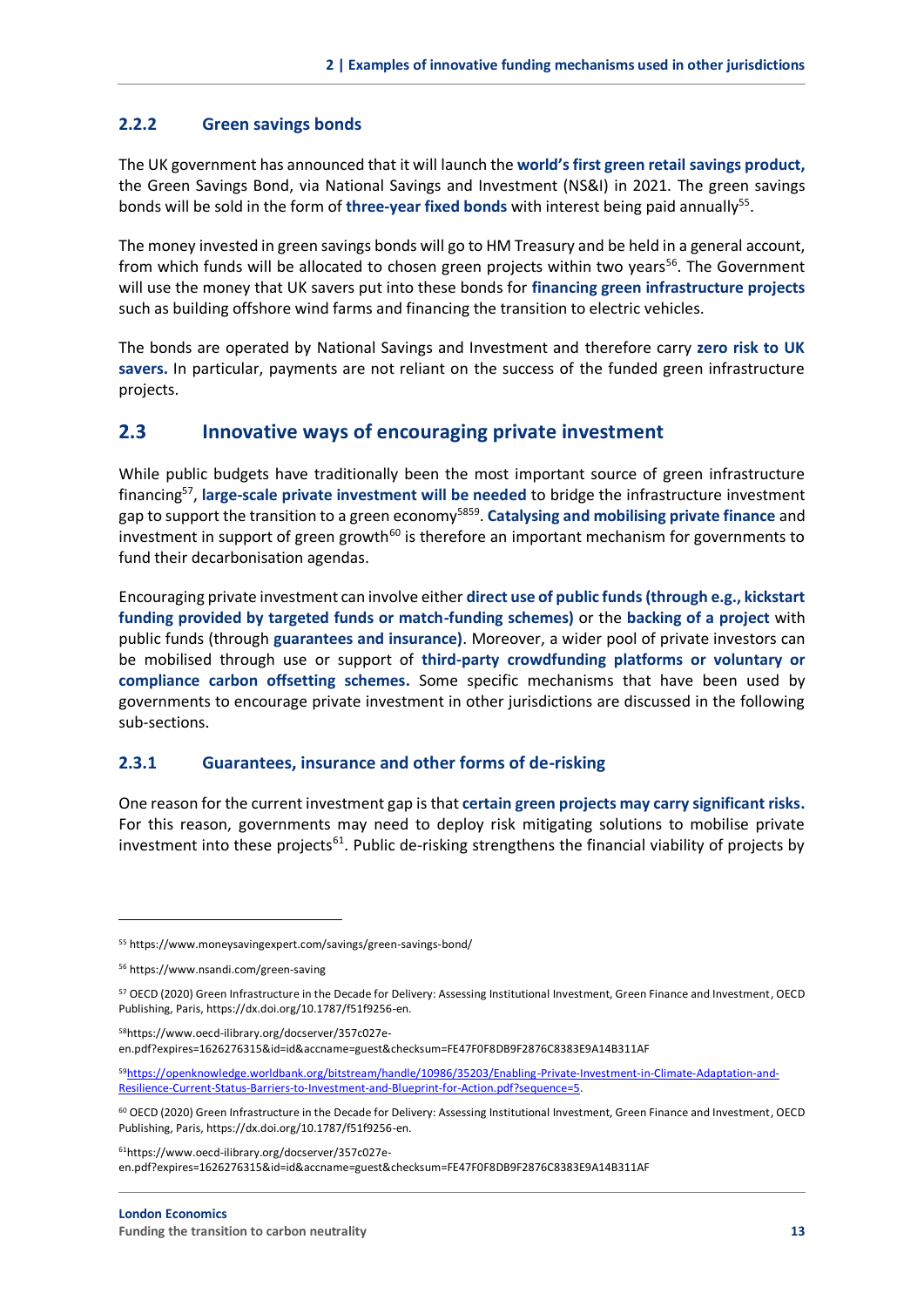transferring the extra risk to the public sector, thus **improving the risk-return profile of specific climate-related projects<sup>62</sup> .**

**Government guarantees against potential loss** are a direct way of reducing the risk for private investors.

HM Treasury launched the **UK Guarantees Scheme (UKGS)** in 2012 with the aim of guaranteeing 'nationally significant' infrastructure projects<sup>63</sup>. It works by offering a government-backed guarantee to help infrastructure projects access debt finance where they have been unable to raise finance in the financial markets. The Scheme has since moved to the UK Infrastructure Bank in 2021 with a focus on tackling climate change and levelling up<sup>64</sup>. The UKIB will have an initial £12 billion of capital to deploy and will be able to issue £10 billion of government guarantees, helping to unlock more than £40 billion of overall investment.

Government guarantees can also be built into **contractual arrangements,** which can allow contracting companies to limit losses and mitigate commercial risk<sup>65</sup>. For example, **Demand Assurance guarantees** can be applied to heat networks to overcome the issue of customers not signing up until there are heat networks, and investors not creating heat networks until there are customers. Demand Assurance can also ensure network operators can receive revenue in the event of temporarily reduced demand.

The **Thames Tunnel Tideway project** described in the box below is an example of a targeted, multipronged de-risking by the British Government to mobilise private investment<sup>66</sup>.

#### <span id="page-17-0"></span>**Box 5 Case study: Use of guarantees and regulation to de-risk the Thames Tunnel Tideway project**

The Thames Tunnel Tideway project is a 25-kilometre sewage tunnel constructed 65 meters under the Thames to prevent sewage discharge into the Thames and improve water quality. The project license was given to Bazalgette Tunnel Limited as the "infrastructure provider" $67$ , a consortium carried out by a number of private capital investors, with initial debt provided by a syndicate of six banks<sup>68</sup>.

In order to incentivise investment, the UK Department of Environment, Food and Rural Affairs (DEFRA) provided the private investors with a **financial support package** made up of several **guarantees to support the investors in the event of low-probability but high-impact risks<sup>69</sup> .**

68https://www.oecd-ilibrary.org/docserver/357c027een.pdf?expires=1627381594&id=id&accname=guest&checksum=4824DFCD2AA977080AAC43F992A375B2

<sup>69</sup> https://www.ashurst.com/en/news-and-insights/legal-updates/uk-infrastructure-innovations-in-government-support/

<sup>62</sup> https://www.oecd.org/env/researchcollaborative/WEB%20private-finance-for-climate-action-policy-perspectives.pdf

<sup>63</sup> https://www.aldersgategroup.org.uk/asset/1009

<sup>64</sup> https://www.gov.uk/government/news/uk-infrastructure-bank-opens-for-business

<sup>65</sup> https://www.aldersgategroup.org.uk/asset/1009

<sup>66</sup>https://www.oecd-ilibrary.org/docserver/357c027e-

en.pdf?expires=1626276315&id=id&accname=guest&checksum=FE47F0F8DB9F2876C8383E9A14B311AF

<sup>67</sup> https://www.ashurst.com/en/news-and-insights/legal-updates/uk-infrastructure-innovations-in-government-support/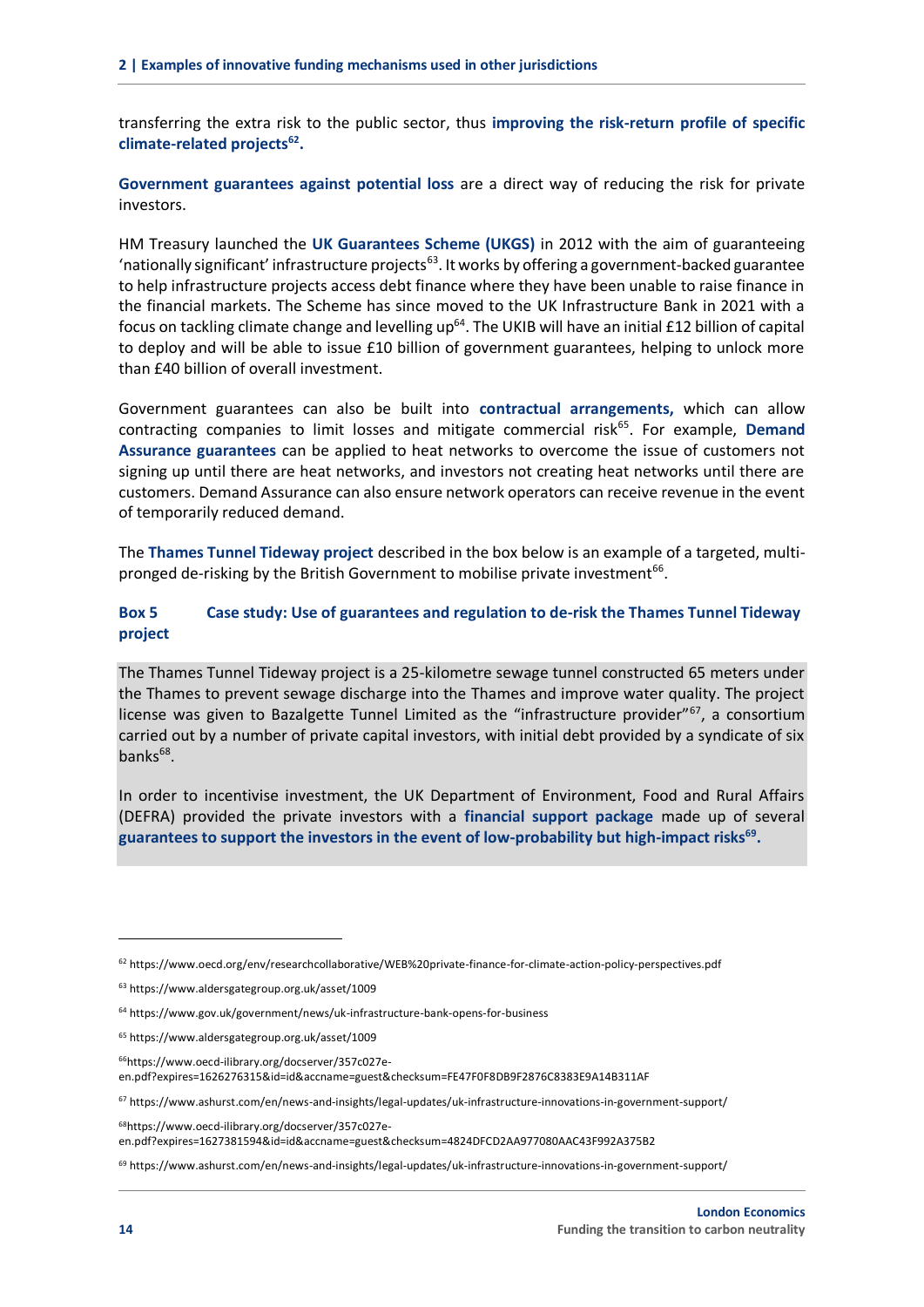These guarantees include the agreement to provide **temporary liquidity** in the case the infrastructure provider is unable to raise debt from the markets due to an economic or political disruption, and an **agreement to infuse additional equity** in the event of cost overruns. While the project will continue to have the obligation to raise finance, existing shareholders will not be obliged to provide such additional finance. Agreements were also made to **make an offer for equity or debt issued by the infrastructure provides in the case of insolvency** and **providing compensation to equity and debt providers in the event of project termination<sup>7071</sup> .** 

In addition to these guarantees, the UK government implemented **customised regulations to allow the project to generate revenues from the beginning of construction.** The revenue stream is made up of bill payments from 15 million Thames Water consumers, who will be charged no more than £25 per year extra<sup>72</sup>. By creating this stream of payments during the early stages of the project, the UK Government increased the economic attractiveness of the project as usually revenues are not generated until infrastructure is operational.

While the mechanisms described in this section could be key tools to raising the private capital that is required to plug the shortfall in financing decarbonisation, all of those mechanisms principally involve the **reallocation of risk from private investors to the government.** These risks can last for many years, and Government may incur unforeseen costs related to these commitments during challenging times for public expenditures. Furthermore, reducing the risk for private companies might create a **moral hazard issue,** where the private party has less to lose from poor performance or management than the Government.

#### **2.3.2 Match-funding**

Another innovative tool for **leveraging private capital and encouraging investment** in green projects is 'match-funding'.

Under a match-funding scheme, the government agrees to **pay a fixed proportion of the funds made available by private investors.** Match-funding increases the likelihood of a project achieving its full funding requirements as it creates a larger pool of funding, and so enhances the overall probability of success of the project. This implies that match-funding potentially carries **less longterm risks than commitments to de-risking mechanisms** such as those discussed in the previous section.

The box below provides an example of how match-funding is used by the UK government to draw private funds to local heat network systems.

#### <span id="page-18-0"></span>**Box 6 Case study: Heat Networks Investment Project (HNIP), UK**

A **heat network** is a system for distributing heat that is generated in a centralised location via a network of underground pipes<sup>73</sup>. A heat network can supply multiple buildings with heat and remove the need for individual boilers or electric heaters. Heat networks can therefore leverage

<sup>70</sup> https://www.ashurst.com/en/news-and-insights/legal-updates/uk-infrastructure-innovations-in-government-support/

<sup>71</sup>https://www.oecd-ilibrary.org/docserver/357c027e-

en.pdf?expires=1627381594&id=id&accname=guest&checksum=4824DFCD2AA977080AAC43F992A375B2

<sup>72</sup> https://www.tideway.london/about-us/

<sup>73</sup> [hnip-launch.pdf \(publishing.service.gov.uk\)](https://assets.publishing.service.gov.uk/government/uploads/system/uploads/attachment_data/file/748477/hnip-launch.pdf)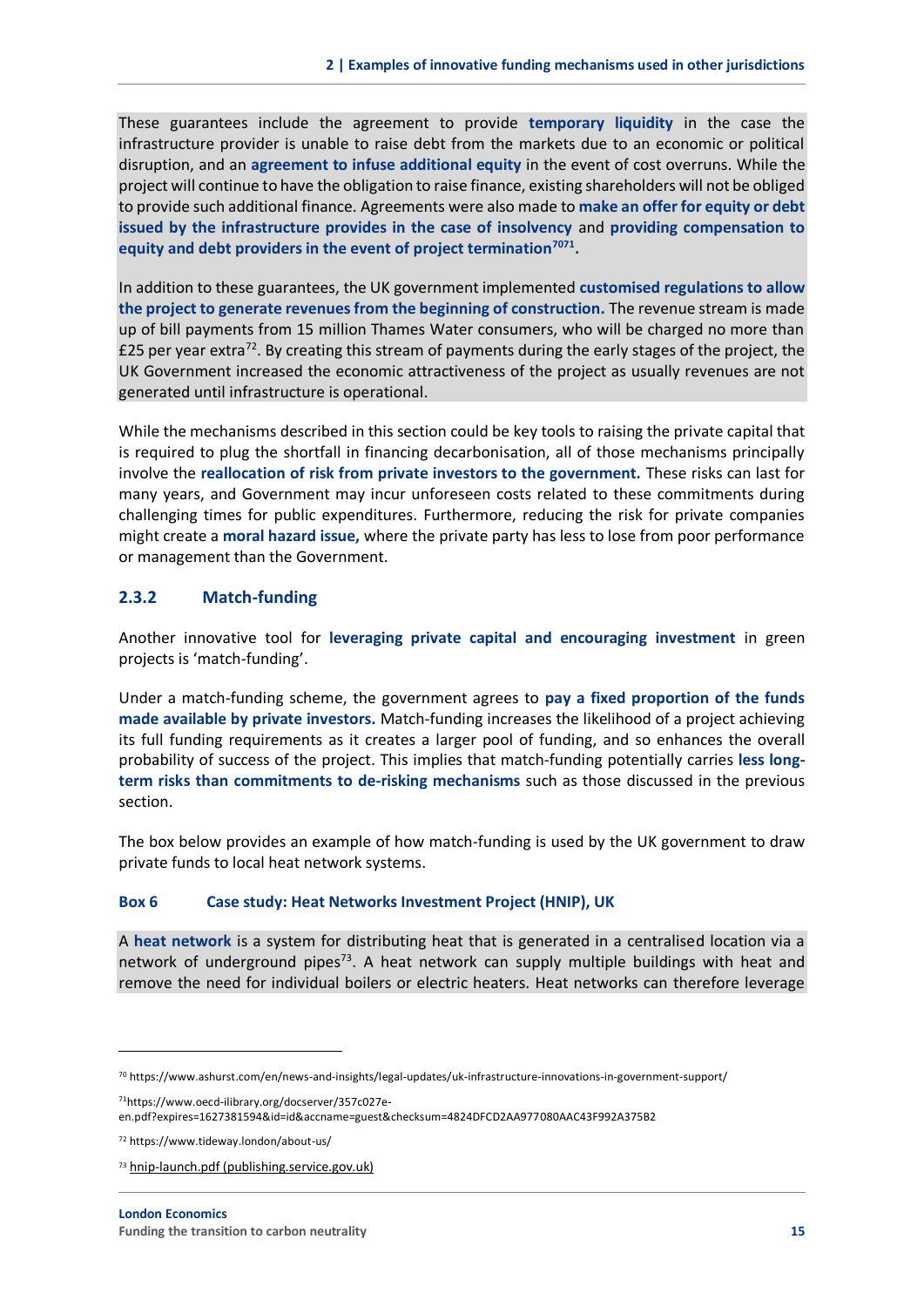economies of scale and reduce energy wastage, as well as reduce energy bills for households and businesses.

The UK **Heat Networks Investment Project (HNIP)** was launched by the Department for Business, Energy and Industrial Strategy (BEIS) in 2018 as part of the UK Government's decarbonisation agenda. The project will **invest up to £320 million of capital funding to fund heat network projects across England and Wales<sup>74</sup> ,** awarding funding of **up to 50% of the total capital expenditure required** for the construction of heat networks.

The longer-term objective of HNIP is to help create a **self-sustaining heat networks market that will operate without direct government subsidy,** eventually<sup>75</sup>. This will be achieved by increasing the volume and improving the quality of heat network infrastructure and building capability of project sponsors and supply chain participants, over the project duration. Three funding mechanisms are offered by Government: **grants, corporate loans, and project loans.** Grants are provided at a competitive level based on the application process. Corporate and project loans are lent to credit worthy project sponsor organisations. The interest rate on the loans are regulated by EU State Aid rules and offer more favourable terms that those generally available in the market. The project loan also has the additional feature that in the event consumers fail to materialise and the business' cash flow suffers, a grace period for repayment can be granted for up to 3 years.

The scheme has so far provided **over £85 million76.** HNIP is set to be replaced in April 2022 by the Green Heat Network Fund (GHNF), with the aim to transition the scheme to a capital grant fund only $77$ .

#### **2.3.3 Green crowdfunding and community-financing**

Crowdfunding is a process by which a project or organisation receives funding by **raising small amounts of money from a large number of people**. The (many) investors either receive a return that is financial (investment based), or non-financial (donation based)<sup>78</sup>. Moreover, crowd-funding can be equity-based or debt-based $7^9$ , whereby equity-based crowdfunding is mostly used by startups.

**Crowdfunding is traditionally facilitated through online platforms.** In the UK, Abundance Investment is a commonly used online crowdfunding site which focuses on providing short- and long-term debt to infrastructure companies and public sector organisations<sup>80</sup>. Box 7 below provides an example of how an online crowdfunding platform is supporting green projects in the Netherlands.

<sup>74</sup> [Heat Networks Investment Project \(HNIP\): overview and how to apply -](https://www.gov.uk/government/collections/heat-networks-investment-project-hnip-overview-and-how-to-apply) GOV.UK (www.gov.uk)

<sup>75</sup> [hnip-launch.pdf \(publishing.service.gov.uk\)](https://assets.publishing.service.gov.uk/government/uploads/system/uploads/attachment_data/file/748477/hnip-launch.pdf)

 $76$  This figure is based on the projects listed by Triple Point Heat Networks Investment Management who state that this list is not exhaustive, so this figure is a conservative estimate.

<sup>77</sup> [Green Heat Network Fund \(GHNF\) Transition Scheme -](https://www.gov.uk/government/publications/green-heat-network-fund-ghnf-transition-scheme?dm_i=6MG6,9MJI,1GCX5M,16418,1) GOV.UK (www.gov.uk)

<sup>78</sup> https://www.local.gov.uk/financing-green-ambitions-full-report

<sup>79</sup>https://ec.europa.eu/energy/sites/default/files/documents/building\_the\_investment\_community\_- \_d1\_improving\_the\_investment\_community\_revised\_final\_draft.pdf

<sup>80</sup> https://www.abundanceinvestment.com/how-it-works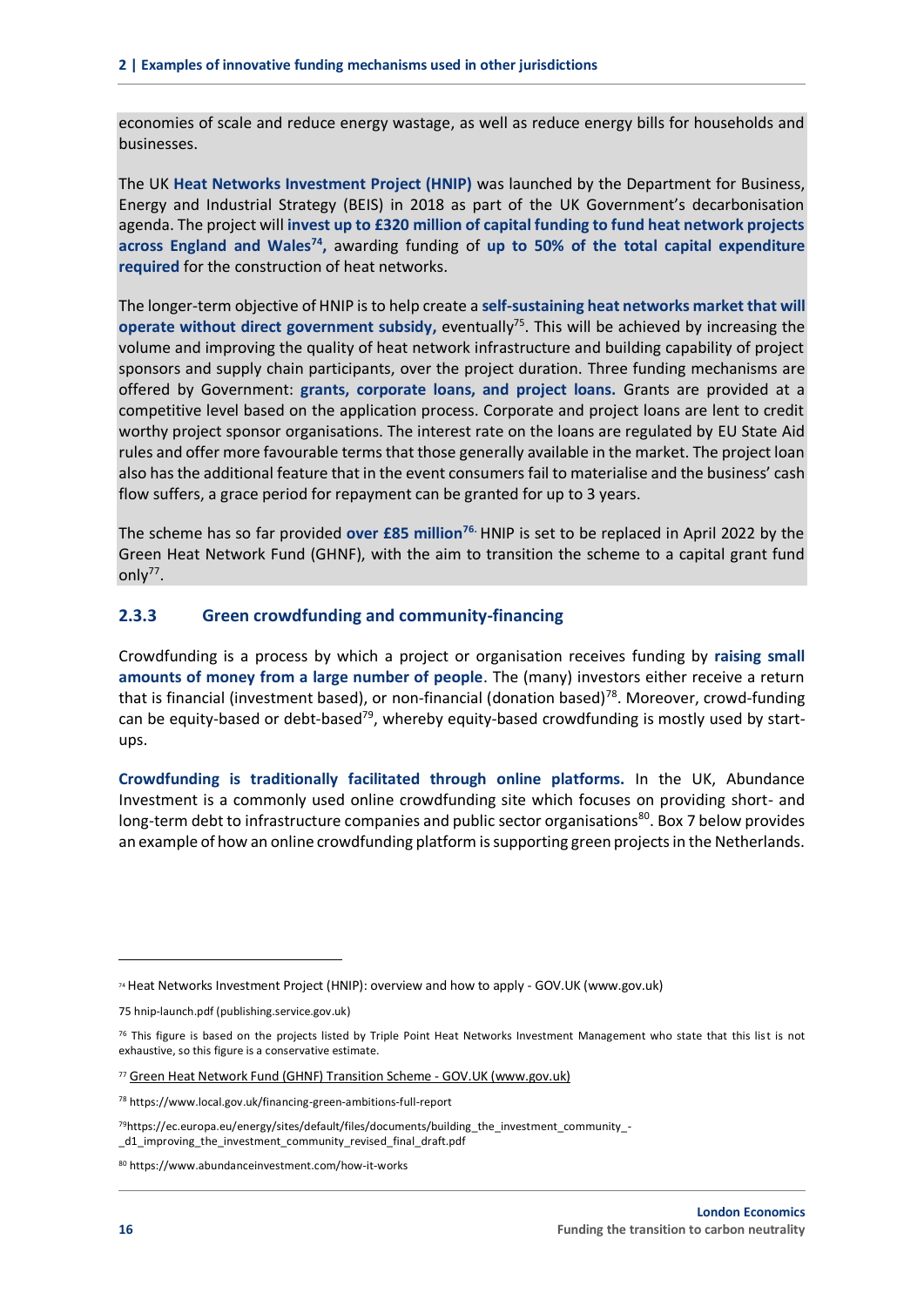#### <span id="page-20-0"></span>**Box 7 Case study: Online crowdfunding platform to support sustainable energy generation and supply projects in the Netherlands**

Greencrowd is a Dutch crowdfunding platform for **sustainable energy generation and supply** with over 1,000 registered crowdfunders and 35 projects<sup>81</sup>. Funding targets tend to range from as low as **EUR 3,000 to EUR 700,000.** Greencrowd's focus is primarily on renewable energy technologies, but the platform has also supported energy storage and wastewater management projects. The platform supports both debt- and donation-based financing for energy projects.

To be listed on the online platform, **project owners have to present adequate securities.** Greencrowd then conducts risk assessments, analysis and due diligence and rates the project on a scale from A+ to F. Greencrowd publishes the analysis and risk assessment when the project is open for funding and markets the projects through newsletters and social media. Once the pledged amount of funds are reached, contributions are accrued by Greencrowd and are lent to the contractor who executes the project. When the contractor is paid by the project investor, **part of the payment accrues back to Greencrowd and is used to redeem crowdfunders' loans and pay interest.** 

A **community municipal bond** is a new model of public sector crowdfunding which can provide lowcost capital for local municipalities to deliver positive social and environmental outcomes $^{82}$ . This type of crowdfunding is being used by several local authorities in the UK, as described in the Box below.

#### <span id="page-20-1"></span>**Box 8 Case study: Community municipal bonds as a new means of crowdfunding used by UK local authorities**

**West Berkshire Council** was the first local authority in England to launch a Community Municipal Investment (CMI) bond in 2019. The Council was looking **to raise £1 million to install solar panels on Council-owned buildings** to help reach their district-wide carbon neutral target by 2030. The bond was issued by an online crowdfunding platform, Abundance Investment. The bond offered returns of 1.2% a year over a 5-year period, attracting 640 investors who invested an average of £1,500 each within 5 days $^{83}$ .

**Warrington Borough Council** also launched a CMI bond in August 2020 to raise £1 million to finance the **construction of a solar farm and battery storage facility.** The bond offered the same returns as West Berkshire Council's, similarly, attracting over 500 investors who invested an average of £2,000 each. The bond aimed to be accessible to most with a minimum investment of just  $E5^{84}$ .

Research suggests that crowdfunding in general and community municipal bonds in particular have several potential benefits beyond the raising of capital to finance socially and environmentally sustainable projects. On the issuer side, one advantage is that crowdfunding can direct project money to smaller firms and projects that might **not have access to traditional funds** such as bank loans<sup>85</sup>. Crowdfunding and especially community municipal bonds moreover offer a new channel to

<sup>81</sup>https://ec.europa.eu/energy/sites/default/files/documents/building\_the\_investment\_community\_-

\_d1\_improving\_the\_investment\_community\_revised\_final\_draft.pdf

<sup>82</sup> https://www.local.gov.uk/financing-green-ambitions-full-report#debt

<sup>83</sup> https://www.local.gov.uk/financing-green-ambitions-full-report#debt

<sup>84</sup> https://www.local.gov.uk/financing-green-ambitions-full-report#debt

<sup>85</sup> https://cordis.europa.eu/article/id/136115-green-crowdfunding-disruption-or-opportunity/it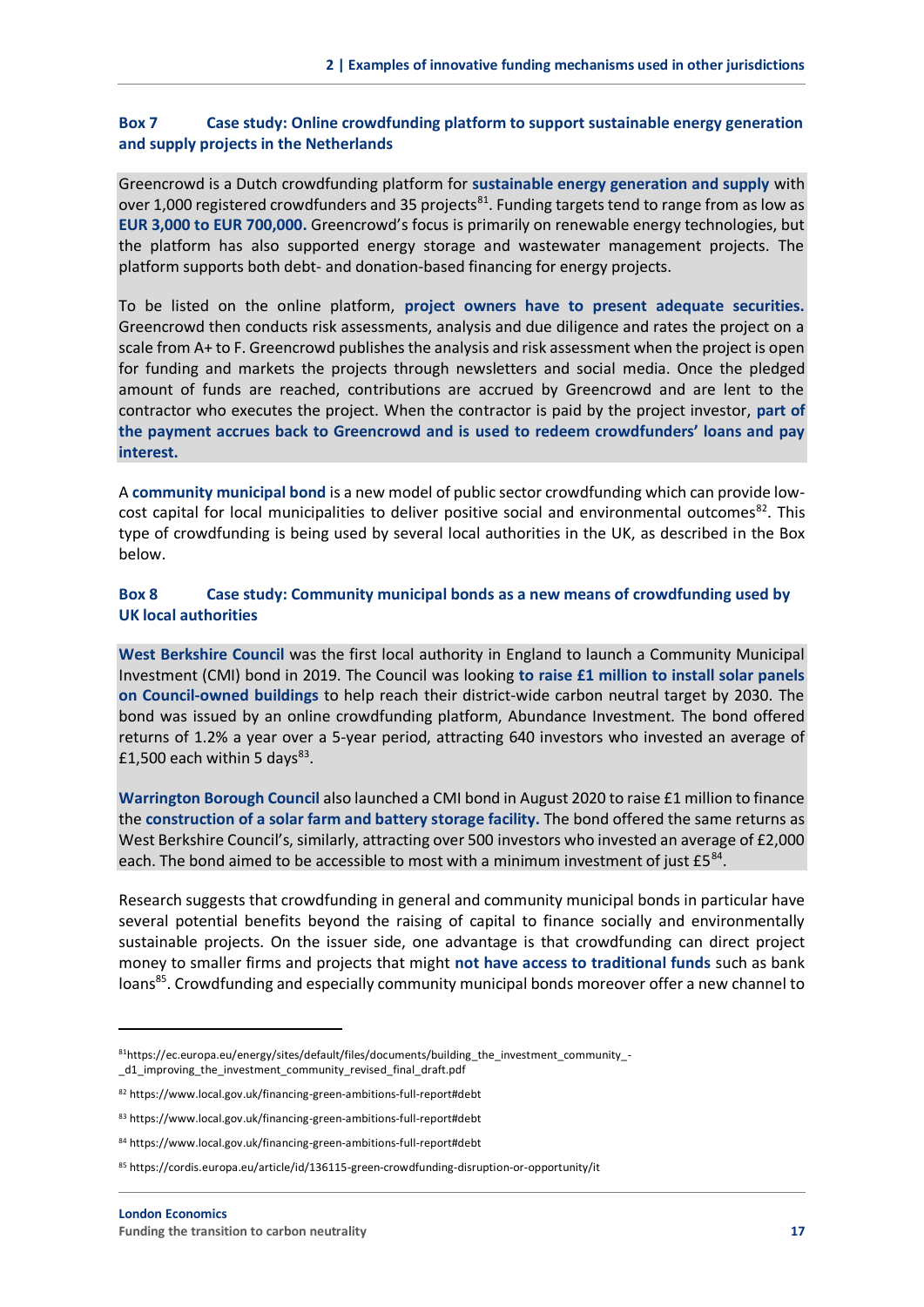**engage local communities, increase awareness, and foster support for sustainable activities<sup>86</sup> .** Crowdfunding also allows **greater transparency and hypothecation of investment** capital inflows, contributing to **building trust** in the local community. Finally, crowdfunding can generate additional economic benefits as returns on capital earned by individuals can be re-directed to spend in the local or national economy.

There are **potential barriers** to the use of public sector crowdfunding to finance green projects. Firstly, there is a **lack of knowledge and expertise** in the public sector in regard to crowdfunding as an investment model, which might ultimately affect potential investors' if? investment risks are not fully understood and communicated<sup>87</sup>. There are also potential concerns around the impact of an **increased use of crowd-funding on other traditional funding mechanisms** including the impact on charitable donations.

#### <span id="page-21-0"></span>**Box 9 Case study: Community financing in Wales to fund green projects**

Community Energy Finance is a trading body in Wales that was set up to support community groups working on energy projects. Examples of projects supported by the Community Energy Finance body include:

**Ynni Ogwen Cyf<sup>88</sup>:** Ynni Ogwen Cyf is a community benefit company with the principal objective of producing renewable energy, specifically hydroelectric energy, from Afon Ogwen, a river in northwest Wales. Ynni Ogwen Cyf set up a Shares Scheme which invited people to purchase shares in the hydroelectric power system and they would in turn receive dividends. Within two months they raised £459,000, 85% of which was made up of contributions from the local community. The energy produced was sold to the local community at a discounted rate.

**Awel Co-op<sup>89</sup>:** Awel Co-op commissioned a 4.7MW wind farm to be built in 2017. In one year, the project generated energy at a rate ahead of its target, supplied the annual electricity needs of over 3,000 homes and saved 3,300 tonnes of carbon emissions. Awel Co-op raised £2.7 million from its community share offer by the end of 2017 and was co-funded by a £5.25 million loan from a private bank. Co-op members received interest payments of 7% annually. Not only was the project successful in its production of renewable energy, but the Co-op also used profits to support local charities in tackling fuel poverty and investing in climate change-related educational and arts programmes.

#### **2.3.4 Carbon offset markets**

Another way for governments to encourage private investment in environmental projects is through the setup and facilitation of **either mandatory of voluntary carbon offset markets.**

Carbon offsetting is a market-based mechanism that **allows individuals, businesses, and organisations to offset their carbon emissions by investing in environmental projects.** While there

<sup>86</sup> Davis, M. and Cartwright, L. (2019) Financing for Society: Assessing the Suitability of Crowdfunding for the Public Sector. University of Leeds Available at: https://baumaninstitute.leeds.ac.uk/wp-content/uploads/sites/134/2019/04/FinancingForSociety-Extended-Summary.pdf

<sup>87</sup> Davis, M. and Cartwright, L. (2019) Financing for Society: Assessing the Suitability of Crowdfunding for the Public Sector. University of Leeds Available at: https://baumaninstitute.leeds.ac.uk/wp-content/uploads/sites/134/2019/04/FinancingForSociety-Extended-Summary.pdf

<sup>88</sup> https://www.partneriaethogwen.cymru/en/other-projects/sustainability/ynni-ogwen/

<sup>89</sup> http://awel.coop/wp-content/uploads/2018/06/AwelCo-opAccounts2017.pdf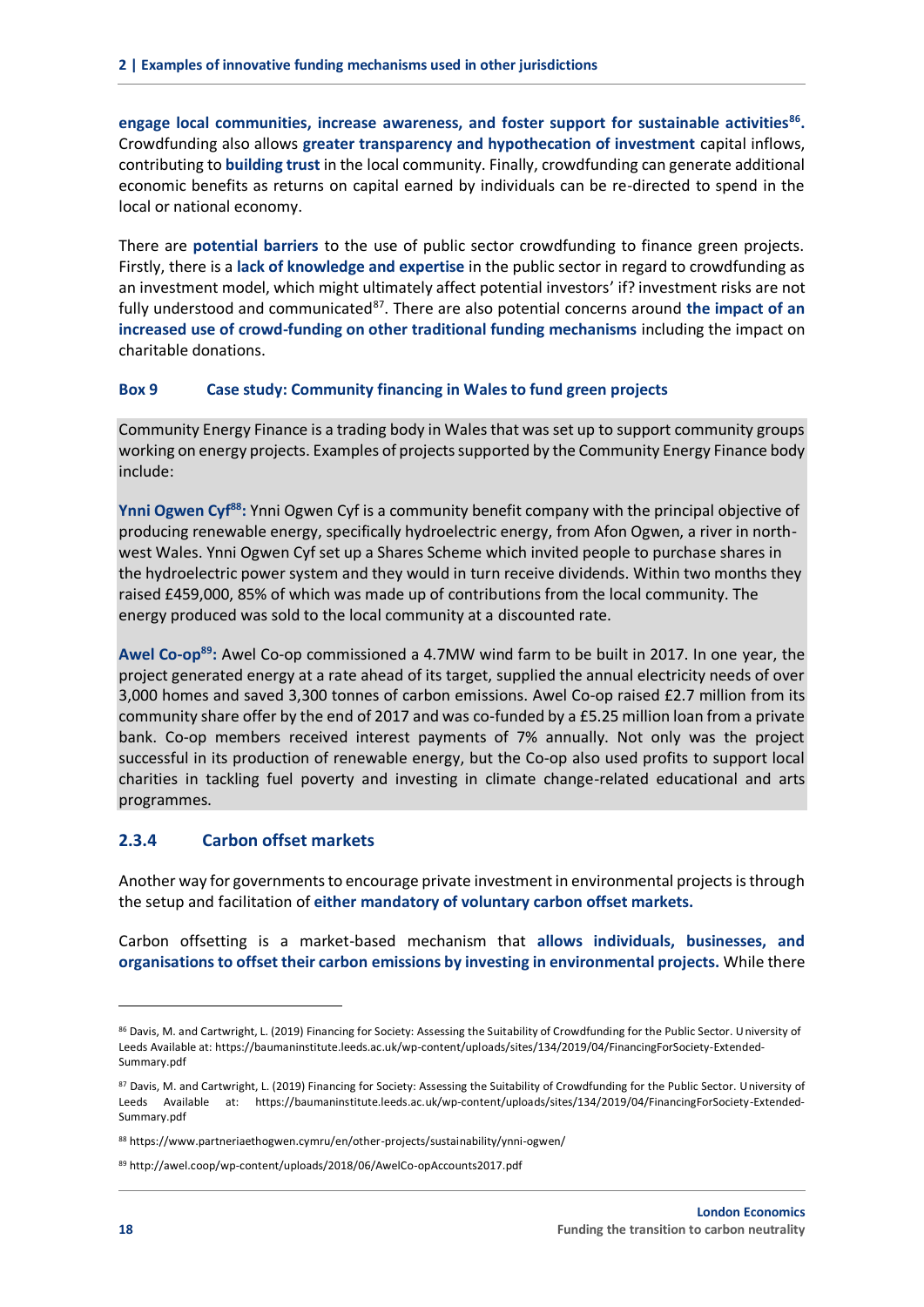is no unified definition, carbon offsetting is broadly defined as "the practice of reducing or removing greenhouse gas emissions to balance ongoing greenhouse gas emissions, in order to achieve claims such as climate neutrality or net zero"<sup>90</sup>. This might include investing in renewable energy or energy efficiency projects, or the afforestation and conservation of land.

Carbon credits are purchased from **third-party certified projects** that aim to reduce, avoid, or capture carbon emissions. Carbon credits are usually issued by a verifying agency who independently assess the capacity of the project to reduce emissions. For example, the OECD offset 100% of their greenhouse gas emissions in 2020 by financing the Gola Rainforest Project in Sierra Leone which reduces global emissions by 500,000 tonnes annually<sup>91</sup>. In 2018, Apple invested an undisclosed sum in a project in Columbia to restore mangroves and sequester over 18,000 tonnes of carbon dioxide over two years, an amount equal to the emissions produced by the fleet of vehicles updating Apple Maps over the next decade<sup>92</sup>.

Individuals or organisations might **offset their entire estimated carbon footprint or offset specific activities.** For example, one of the earliest voluntary offset markets is in aviation. However, while aviation offsetting has been available for around a decade, only 10% of people choose to offset their flight<sup>9394</sup>. The Carbon Offsetting and Reduction Scheme for International Aviation (CORSIA) was developed by the International Civil Aviation Organisation to lower carbon emissions from international flights. The Scheme uses market-based instruments in the form of carbon credits which are to be purchased from the carbon market. As of 2018, over 70 countries have volunteered to participate.

#### <span id="page-22-0"></span>**Box 10 Case study: Use of carbon offset payments and match-funding by the Camden Climate Fund<sup>95</sup>**

The Camden Council in Greater London set up the Camden Climate Fund which is financed through carbon offset payments<sup>96</sup>. All major developments must comply with the Mayor's London Plan which includes increasingly stringent carbon reduction targets. In the event developments fall short of their targets, developers must pay a cash-in-lieu contribution to the Local Planning Authority (LPA) as compensation. These contributions make up carbon offset funds that can go to fund carbon reduction projects across London. In Camden, grants are available for households, businesses, and community groups, up to £7,500, £5,000, and £15,000, respectively, for installing renewable energy system and making energy efficient improvements. Applicants for the grant are required to match fund 50% of the cost of the project up to the amount of the maximum grant.

<sup>90</sup>https://assets.publishing.service.gov.uk/media/60cc698cd3bf7f4bcb0efe02/Achieving\_net\_zero\_-\_a\_review\_of\_the\_evidence\_behind\_carbon\_offsetting\_-\_report.pdf

<sup>91</sup> https://greening.oecd.org/EXT\_Greening%20report%202020.pdf

<sup>92</sup> https://qz.com/1391782/apple-investing-in-negative-emissions-via-mangrove-restoration/

<sup>93</sup> Ritchie, B., Sie, L., Gössling, S. & Dwyer, L. (2019) Effects of climate change policies on aviation carbon offsetting: a three-year panel study, Journal of Sustainable Tourism, 28(2)

<sup>94</sup> Ritchie, B., Kemperman, A. & Dolnicar, S. (2021) Which types of product attributes lead to aviation voluntary carbon offsetting among air passengers?, Tourism Management, Volume 85

<sup>95</sup> https://www.london.gov.uk/sites/default/files/carbon\_offsett\_funds\_guidance\_2018.pdf

<sup>96</sup> https://www.london.gov.uk/sites/default/files/carbon\_offsett\_funds\_guidance\_2018.pdf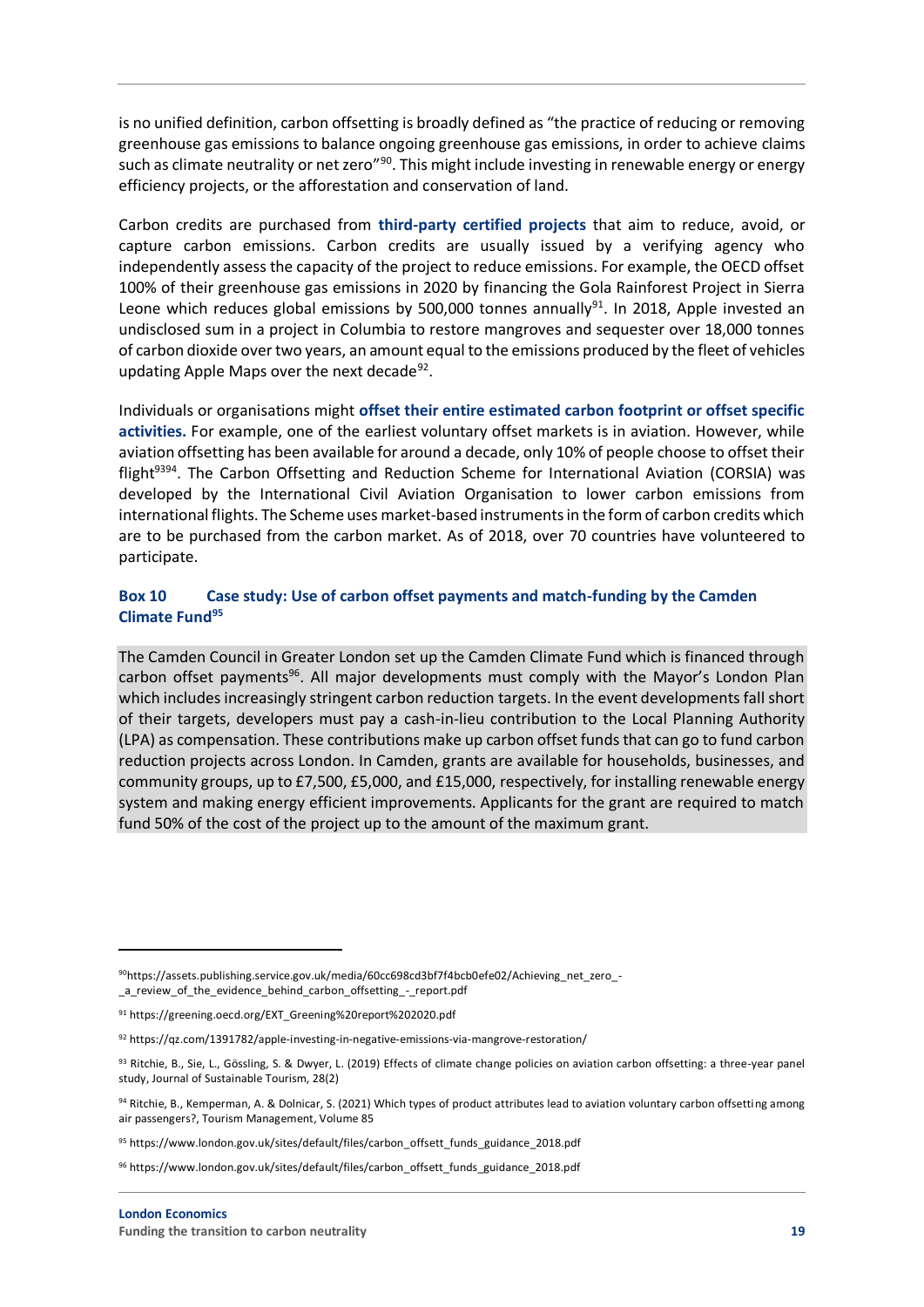# <span id="page-23-0"></span>**Index of Tables, Figures and Boxes**

## **Figures**

| Figure 1 Funding options typology |  |
|-----------------------------------|--|
|                                   |  |

#### **Boxes**

| Box 1         | Case study: Carbon fees and dividends in Canada                                                                             | 8  |
|---------------|-----------------------------------------------------------------------------------------------------------------------------|----|
| Box 2         | Case study: Carbon fee and dividends in Switzerland                                                                         | 8  |
| Box 3         | Case study: LVC to part-finance London's Crossrail project                                                                  | 10 |
| Box 4         | Case study: UK Green gilts                                                                                                  | 11 |
| Box 5         | Case study: Use of guarantees and regulation to de-risk the Thames Tunnel<br>Tideway project                                | 14 |
| Box 6         | Case study: Heat Networks Investment Project (HNIP), UK                                                                     | 15 |
| Box 7         | Case study: Online crowdfunding platform to support sustainable energy<br>generation and supply projects in the Netherlands | 17 |
| Box 8         | Case study: Community municipal bonds as a new means of crowdfunding<br>used by UK local authorities                        | 17 |
| Box 9         | Case study: Community financing in Wales to fund green projects                                                             | 18 |
| <b>Box 10</b> | Case study: Use of carbon offset payments and match-funding by the Camden<br>Climate Fund                                   | 19 |